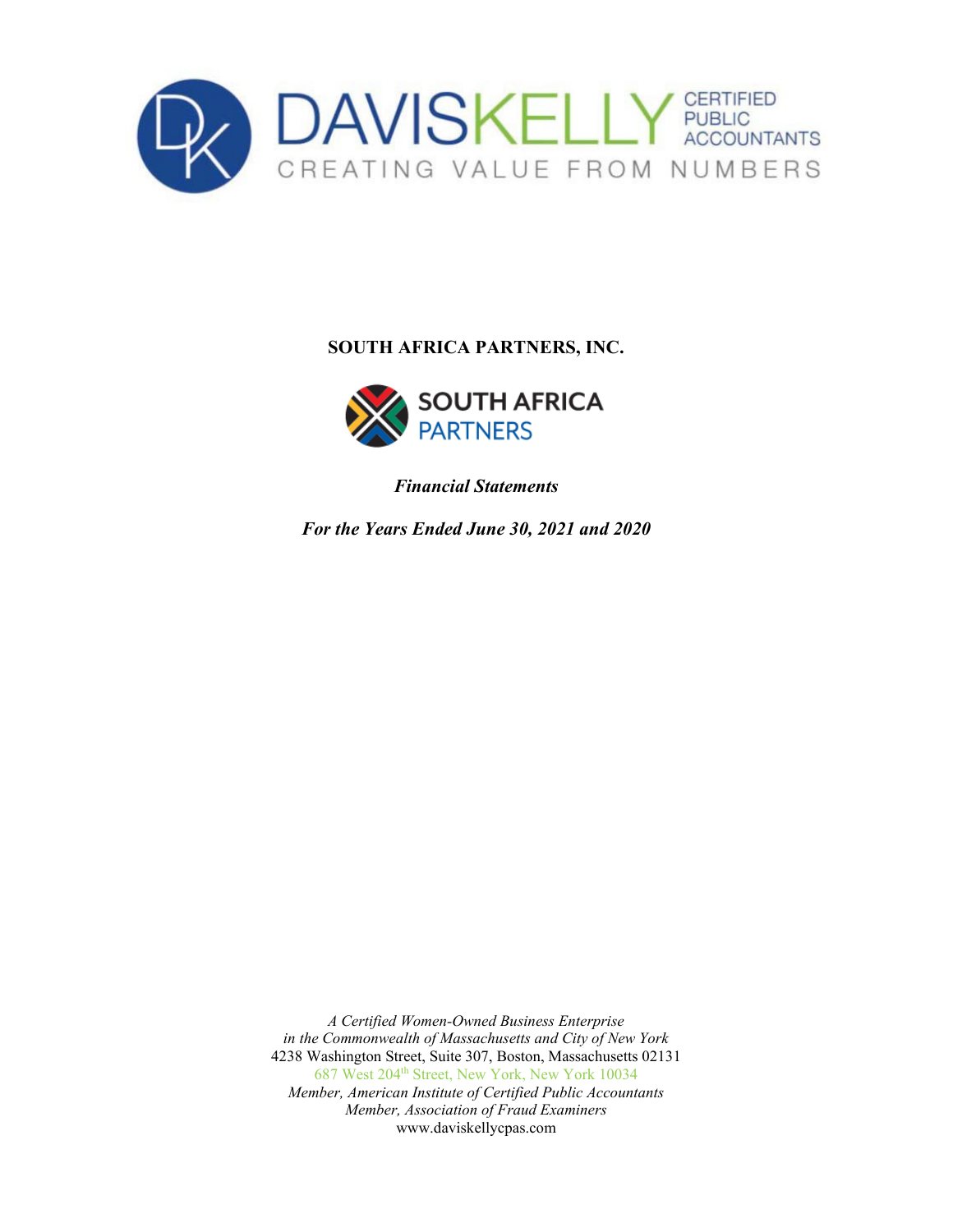## *Financial Statements*

## *For the Years Ended June 30, 2021 and 2020*

## *Table of Contents*

| <b>Independent Auditors' Report</b>                                                                                                                                                                                      | $1 - 2$   |
|--------------------------------------------------------------------------------------------------------------------------------------------------------------------------------------------------------------------------|-----------|
| <b>Financial Statements:</b>                                                                                                                                                                                             |           |
| <b>Statements of Financial Position</b>                                                                                                                                                                                  | 3         |
| <b>Statements of Activities</b>                                                                                                                                                                                          | $4 - 5$   |
| <b>Statements of Cash Flows</b>                                                                                                                                                                                          | 6         |
| <b>Statements of Functional Expenses</b>                                                                                                                                                                                 | $7 - 8$   |
| Notes to Financial Statements                                                                                                                                                                                            | $9 - 17$  |
| Additional Information:                                                                                                                                                                                                  |           |
| Independent Auditors' Report on Internal Control over Financial Reporting and on<br>Compliance and Other Matters Based on an Audit of Financial Statements<br>Performed in Accordance with Government Auditing Standards | 18-19     |
| Independent Auditors' Report on Compliance for Each Major Federal Program and on<br>Internal Control over Compliance Required by the Uniform Guidance                                                                    | $20 - 21$ |
| Schedule of Findings and Questioned Costs                                                                                                                                                                                | $22 - 23$ |
| Schedule of Expenditures of Federal Awards                                                                                                                                                                               | 24        |
| Notes to Schedule of Expenditures of Federal Awards                                                                                                                                                                      | 25        |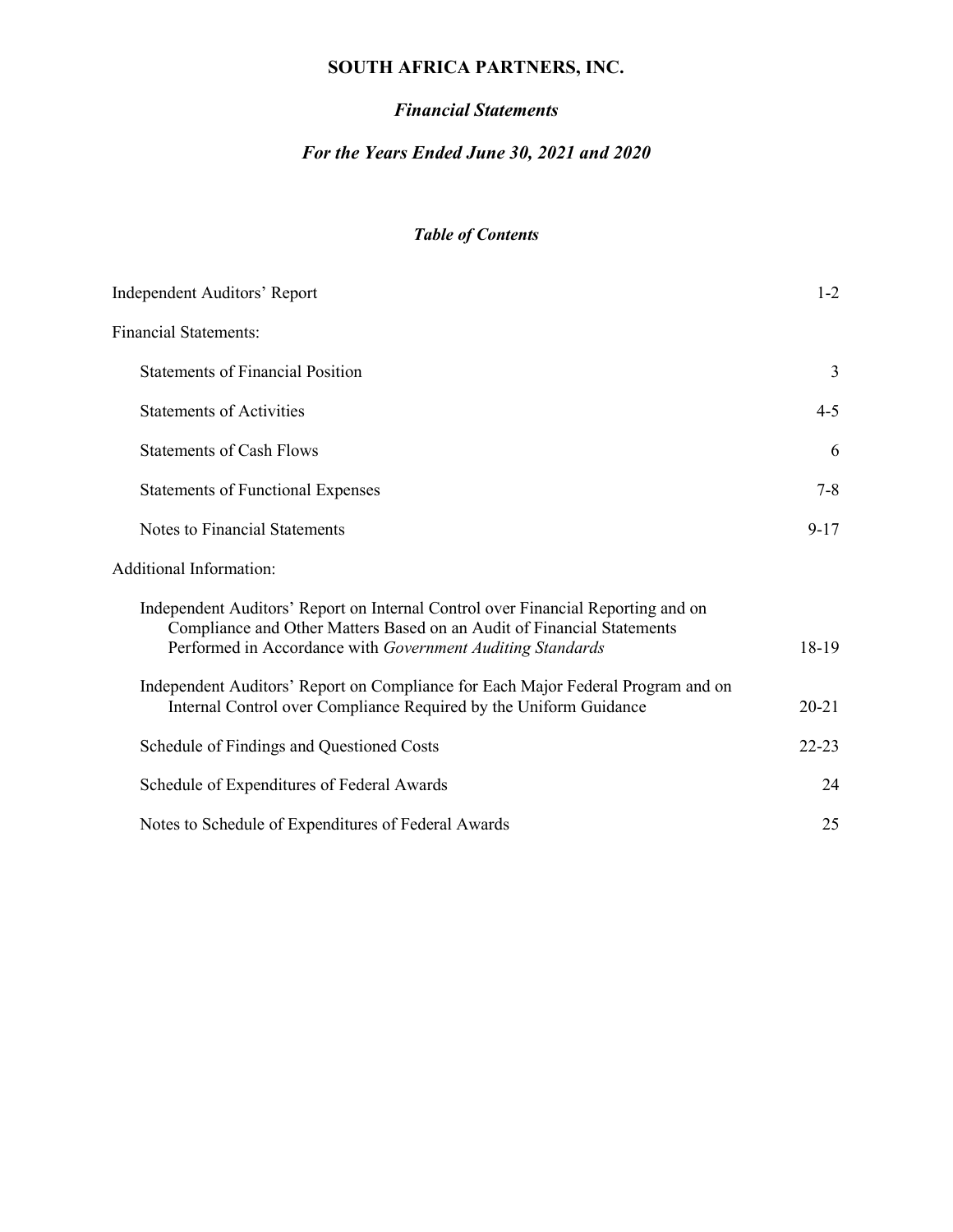

#### *Independent Auditors' Report*

To the Board of Directors of South Africa Partners, Inc. Boston, Massachusetts

#### *Report on the Financial Statements*

We have audited the accompanying financial statements of South Africa Partners, Inc. (a nonprofit organization), which comprise the statement of financial position as of June 30, 2021 and 2020, the related statements of activities, cash flows, and functional expenses for the year then ended, and the related notes to the financial statements.

#### *Management's Responsibility for the Financial Statements*

Management is responsible for the preparation and fair presentation of these financial statements in accordance with accounting principles generally accepted in the United States of America; this includes the design, implementation, and maintenance of internal control relevant to the preparation and fair presentation of financial statements that are free from material misstatement, whether due to fraud or error.

#### *Auditors' Responsibility*

Our responsibility is to express an opinion on these financial statements based on our audit. We did not audit the financial statements of the South Africa office, which reflect total assets of \$246,783 as of June 30, 2021, and total expenses of \$1,575,877 for the year then ended. Those statements were audited by other auditors whose report has been furnished to us, and our opinion, insofar as it relates to the amounts included for the South Africa office, is based solely on the report of the other auditors. We conducted our audit in accordance with auditing standards generally accepted in the United States of America and the standards applicable to financial audits contained in *Government Auditing Standards*, issued by the Comptroller General of the United States. Those standards require that we plan and perform the audit to obtain reasonable assurance about whether the financial statements are free from material misstatement.

An audit involves performing procedures to obtain audit evidence about the amounts and disclosures in the financial statements. The procedures selected depend on the auditors' judgment, including the assessment of the risks of material misstatement of the financial statements, whether due to fraud or error. In making those risk assessments, the auditors consider internal control relevant to the entity's preparation and fair presentation of the financial statements in order to design audit procedures that are appropriate in the circumstances, but not for the purpose of expressing an opinion on the effectiveness of the entity's internal control.

> *A Certified Women-Owned Business Enterprise in the Commonwealth of Massachusetts and City of New York* 4238 Washington Street, Suite 307, Boston, Massachusetts 02131 687 West 204th Street, New York, New York 10034 *Member, American Institute of Certified Public Accountants Member, Association of Fraud Examiners*  www.daviskellycpas.com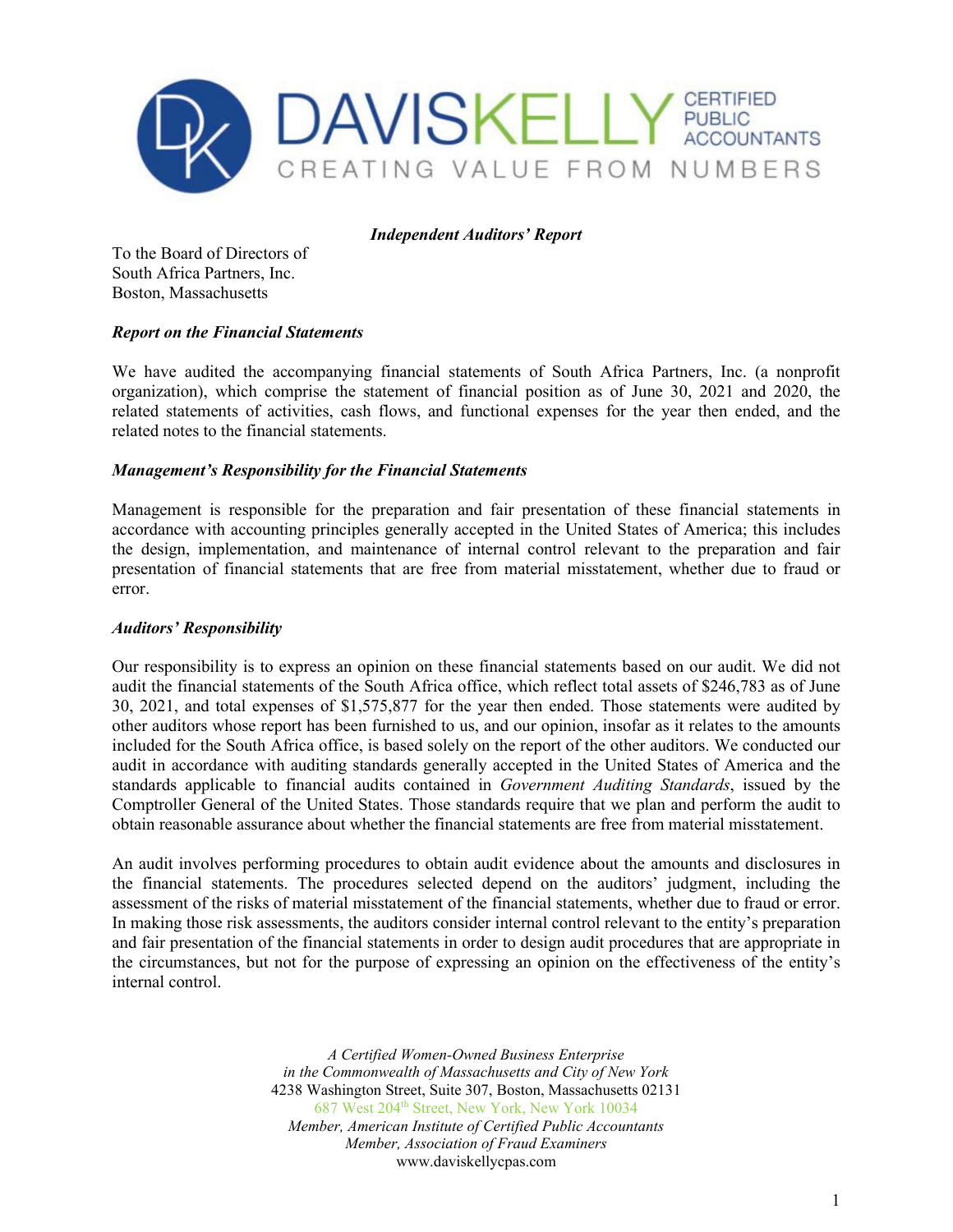Accordingly, we express no such opinion. An audit also includes evaluating the appropriateness of accounting policies used and the reasonableness of significant accounting estimates made by management, as well as evaluating the overall presentation of the financial statements. We believe that the audit evidence we have obtained is sufficient and appropriate to provide a basis for our audit opinion.

#### *Opinion*

In our opinion, based on our audit and the report of the other auditors, the financial statements referred to above present fairly, in all material respects, the financial position of South Africa Partners, Inc. as of June 30, 2021, and the changes in its net assets and its cash flows for the year then ended in accordance with accounting principles generally accepted in the United States of America.

#### *Other Matters*

#### *Other Information*

Our audit was conducted for the purpose of forming an opinion on the basic financial statements as a whole. The accompanying Schedule of Expenditures of Federal Awards, as required by Title 2 U.S. Code of Federal Regulations Part 200, *Uniform Administrative Requirements, Cost Principles, and Audit Requirements for Federal Awards*, is presented for purposes of additional analysis and is not a required part of the financial statements. Such information is the responsibility of management and was derived from and relates directly to the underlying accounting and other records used to prepare the financial statements. The information has been subjected to the auditing procedures applied in the audit of the financial statements and certain additional procedures, including comparing and reconciling such information directly to the underlying accounting and other records used to prepare the financial statements or to the financial statements themselves, and other additional procedures in accordance with auditing standards generally accepted in the United States of America. In our opinion, the information is fairly stated, in all material respects, in relation to the financial statements as a whole.

### *Other Reporting Required by Government Auditing Standards*

In accordance with *Government Auditing Standards*, we have also issued our report dated January 24, 2022, on our consideration of South Africa Partners, Inc.'s internal control over financial reporting and on our tests of its compliance with certain provisions of laws, regulations, contracts, and grant agreements, and other matters. The purpose of that report is to describe the scope of our testing of internal control over financial reporting and compliance, and the results of that testing, and not to provide an opinion on internal control over financial reporting or on compliance. That report is an integral part of an audit performed in accordance with *Government Auditing Standards* in considering South Africa Partners, Inc.'s internal control over financial reporting and compliance.

### *Report on Summarized Comparative Information*

We have previously audited South Africa Partners, Inc.'s 2020 financial statements, and our report dated April 24, 2021 expressed an unmodified opinion on those audited financial statements. In our opinion, the summarized comparative information presented herein as of and for the year ended June 30, 2020 is consistent, in all material respects, with the audited financial statements from which it has been derived.

DavisKelly LLC

Boston, Massachusetts January 24, 2022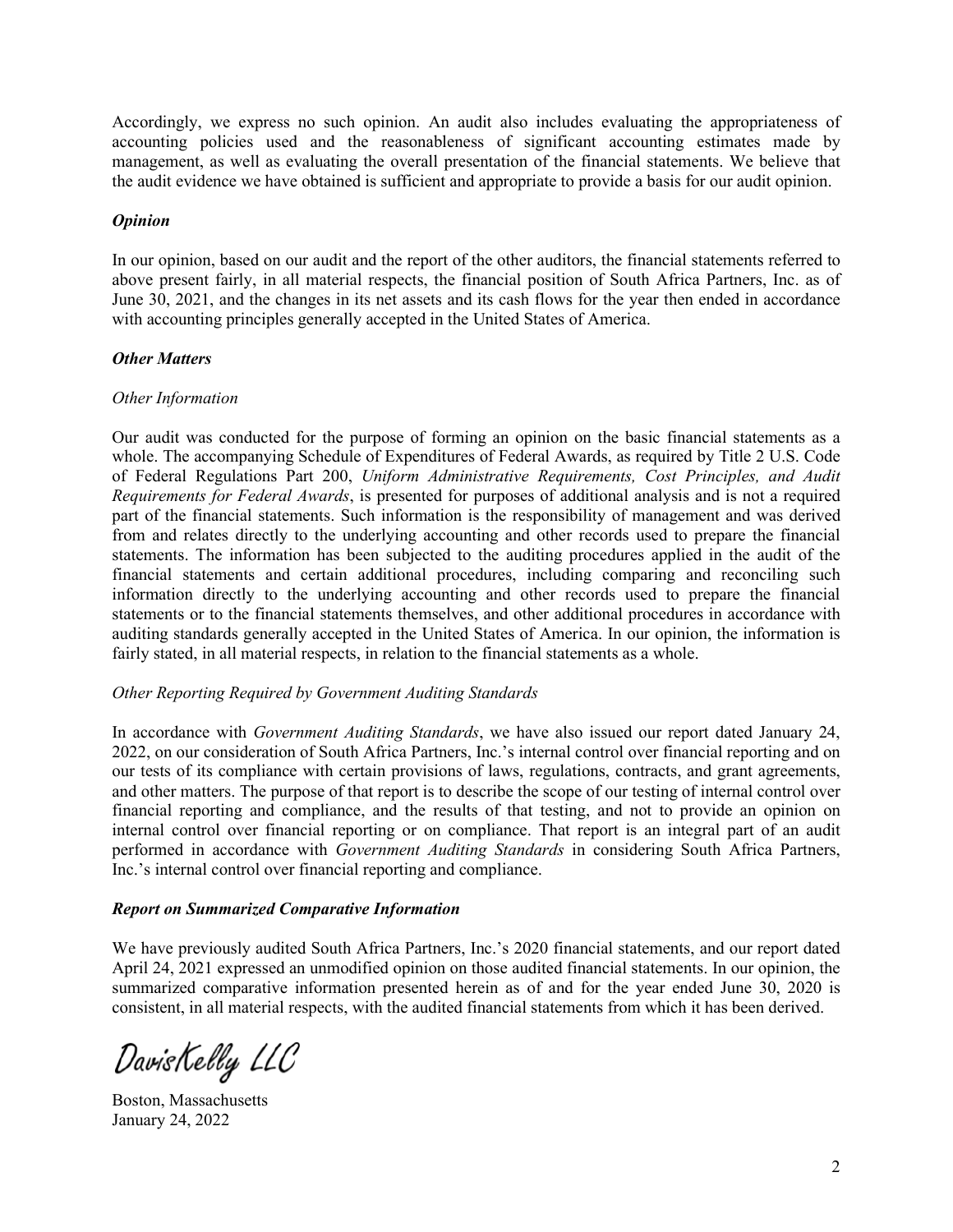## *Statements of Financial Position*

## *As of June 30, 2021 and 2020*

| <i><b>Assets</b></i>                    | 2021 | 2020    |                           |         |
|-----------------------------------------|------|---------|---------------------------|---------|
| Cash and cash equivalents               | \$   | 736,035 | $\mathcal{S}$             | 572,597 |
| Grants and contracts receivable         |      | 15,325  |                           | 46,252  |
| Other receivable                        |      | 9,034   |                           | 2,370   |
| Prepaid expenses                        |      | 7,804   |                           | 7,249   |
| Fixed assets, net                       |      | 50,730  |                           | 16,115  |
| Security deposits                       |      | 10,033  |                           | 13,938  |
| <b>Total</b> assets                     | \$   | 828,961 | $\boldsymbol{\mathsf{S}}$ | 658,521 |
| <b>Liabilities and Net Assets</b>       |      |         |                           |         |
| Liabilities:                            |      |         |                           |         |
| Accrued expenses                        | \$   | 261,071 | S                         | 37,442  |
| Accounts payable                        |      | 606     |                           | 77,605  |
| Deferred revenue                        |      | 15,328  |                           | 23,108  |
| <b>Total liabilities</b>                |      | 277,005 |                           | 138,155 |
| <b>Net Assets:</b>                      |      |         |                           |         |
| Without donor restrictions              |      | 543,751 |                           | 512,936 |
| With donor restrictions                 |      | 8,205   |                           | 7,430   |
| <b>Total net assets</b>                 |      | 551,956 |                           | 520,366 |
| <b>Total liabilities and net assets</b> | \$   | 828,961 | \$                        | 658,521 |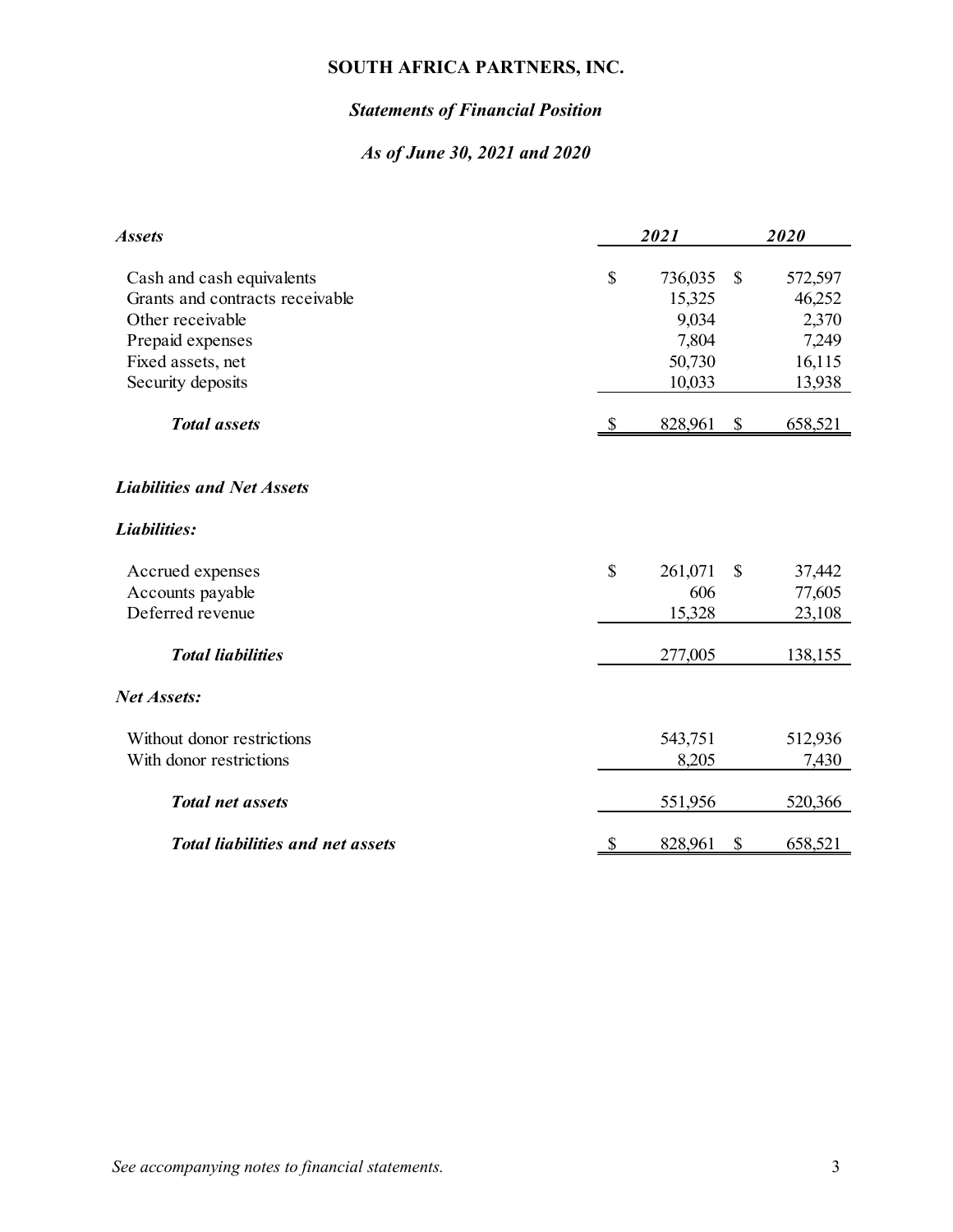## *Statement of Activities*

## *For the Year Ended June 30, 2021*

|                                       | <b>Without Donor</b> |              | <b>With Donor</b>       |              |
|---------------------------------------|----------------------|--------------|-------------------------|--------------|
|                                       | <b>Restrictions</b>  |              | <b>Restrictions</b>     | <b>Total</b> |
| <b>Revenue and Support:</b>           |                      |              |                         |              |
| Contributions and grants              | \$<br>1,648,827      | $\mathbb{S}$ | 16,575<br>$\mathcal{S}$ | 1,665,402    |
| Contract fees                         | 1,465,569            |              |                         | 1,465,569    |
| Service fees                          | 10,502               |              |                         | 10,502       |
| Interest and dividends                | 4,242                |              |                         | 4,242        |
| Translation adjustment                | (516)                |              |                         | (516)        |
| Other income                          | 15,665               |              |                         | 15,665       |
| Net assets released from restrictions | 15,800               |              | (15,800)                |              |
| <b>Total revenue and support</b>      | 3,160,089            |              | 775                     | 3,160,864    |
| <i>Expenses:</i>                      |                      |              |                         |              |
| Program services                      | 2,794,430            |              |                         | 2,794,430    |
| Management and general                | 328,902              |              |                         | 328,902      |
| Fundraising                           | 5,942                |              |                         | 5,942        |
| <b>Total expenses</b>                 | 3,129,274            |              |                         | 3,129,274    |
| Change in net assets                  | 30,815               |              | 775                     | 31,590       |
| <b>Net Assets, beginning of year</b>  | 512,936              |              | 7,430                   | 520,366      |
| Net Assets, end of year               | \$<br>543,751        | \$           | 8,205<br>\$             | 551,956      |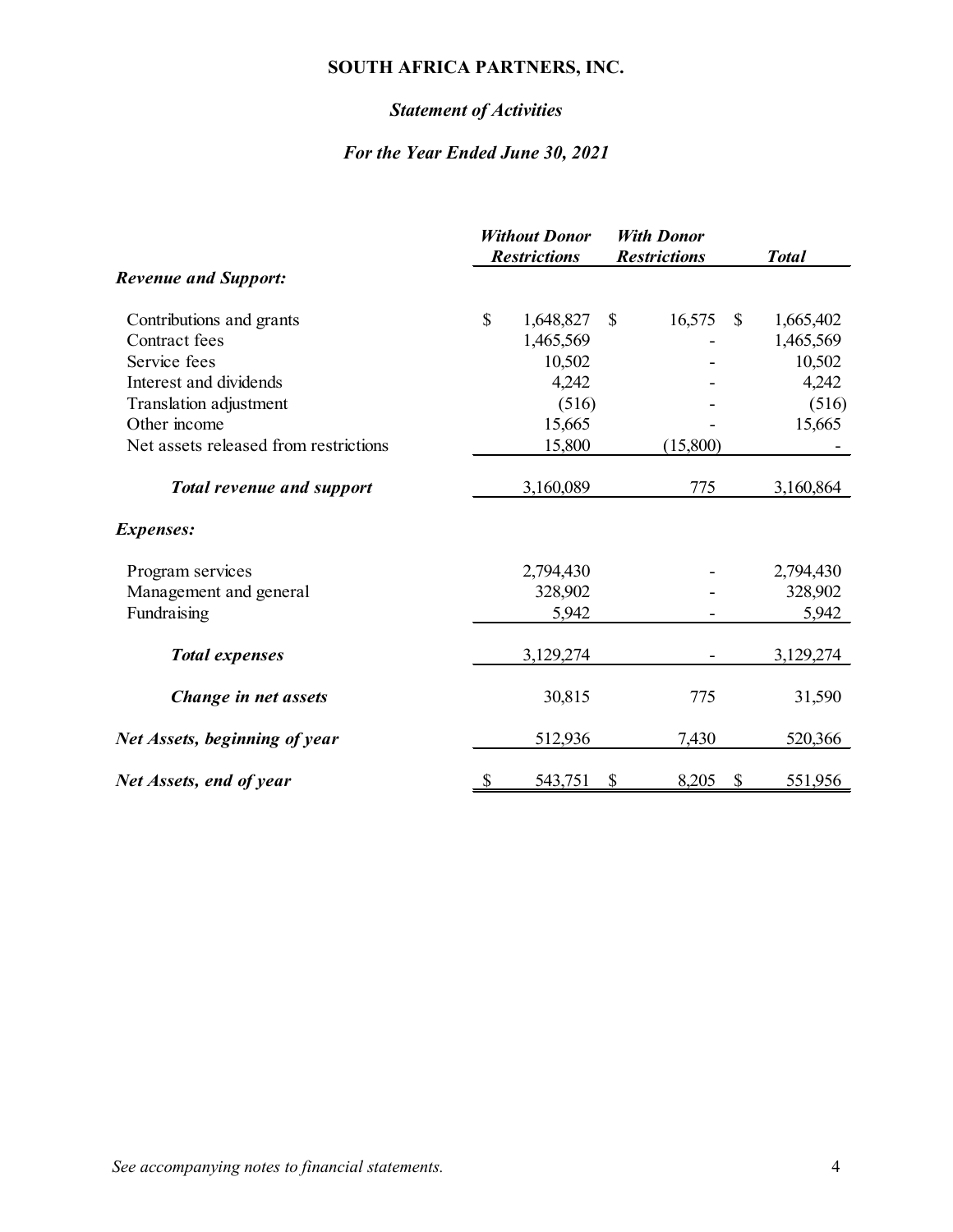## *Statement of Activities*

## *For the Year Ended June 30, 2020*

|                                       |              | <b>Without Donor</b> |               | <b>With Donor</b>       |              |  |
|---------------------------------------|--------------|----------------------|---------------|-------------------------|--------------|--|
|                                       |              | <b>Restrictions</b>  |               | <b>Restrictions</b>     | <b>Total</b> |  |
| <b>Revenue and Support:</b>           |              |                      |               |                         |              |  |
| Contributions and grants              | $\mathbb{S}$ | 1,080,959            | $\mathcal{S}$ | 61,800<br>$\mathcal{S}$ | 1,142,759    |  |
| Contract fees                         |              | 998,292              |               |                         | 998,292      |  |
| Service fees                          |              | 5,210                |               |                         | 5,210        |  |
| Interest and dividends                |              | 7,830                |               |                         | 7,830        |  |
| Translation adjustment                |              | 6,132                |               |                         | 6,132        |  |
| Other income                          |              | 912                  |               |                         | 912          |  |
| Net assets released from restrictions |              | 437,825              |               | (437, 825)              |              |  |
| <b>Total revenue and support</b>      |              | 2,537,160            |               | (376, 025)              | 2,161,135    |  |
| <i>Expenses:</i>                      |              |                      |               |                         |              |  |
| Program services                      |              | 2,086,756            |               |                         | 2,086,756    |  |
| Management and general                |              | 295,155              |               |                         | 295,155      |  |
| Fundraising                           |              | 55,754               |               |                         | 55,754       |  |
| <b>Total expenses</b>                 |              | 2,437,665            |               |                         | 2,437,665    |  |
| Change in net assets                  |              | 99,495               |               | (376,025)               | (276, 530)   |  |
| <b>Net Assets, beginning of year</b>  |              | 413,441              |               | 383,455                 | 796,896      |  |
| Net Assets, end of year               | \$           | 512,936              | \$            | 7,430<br>\$             | 520,366      |  |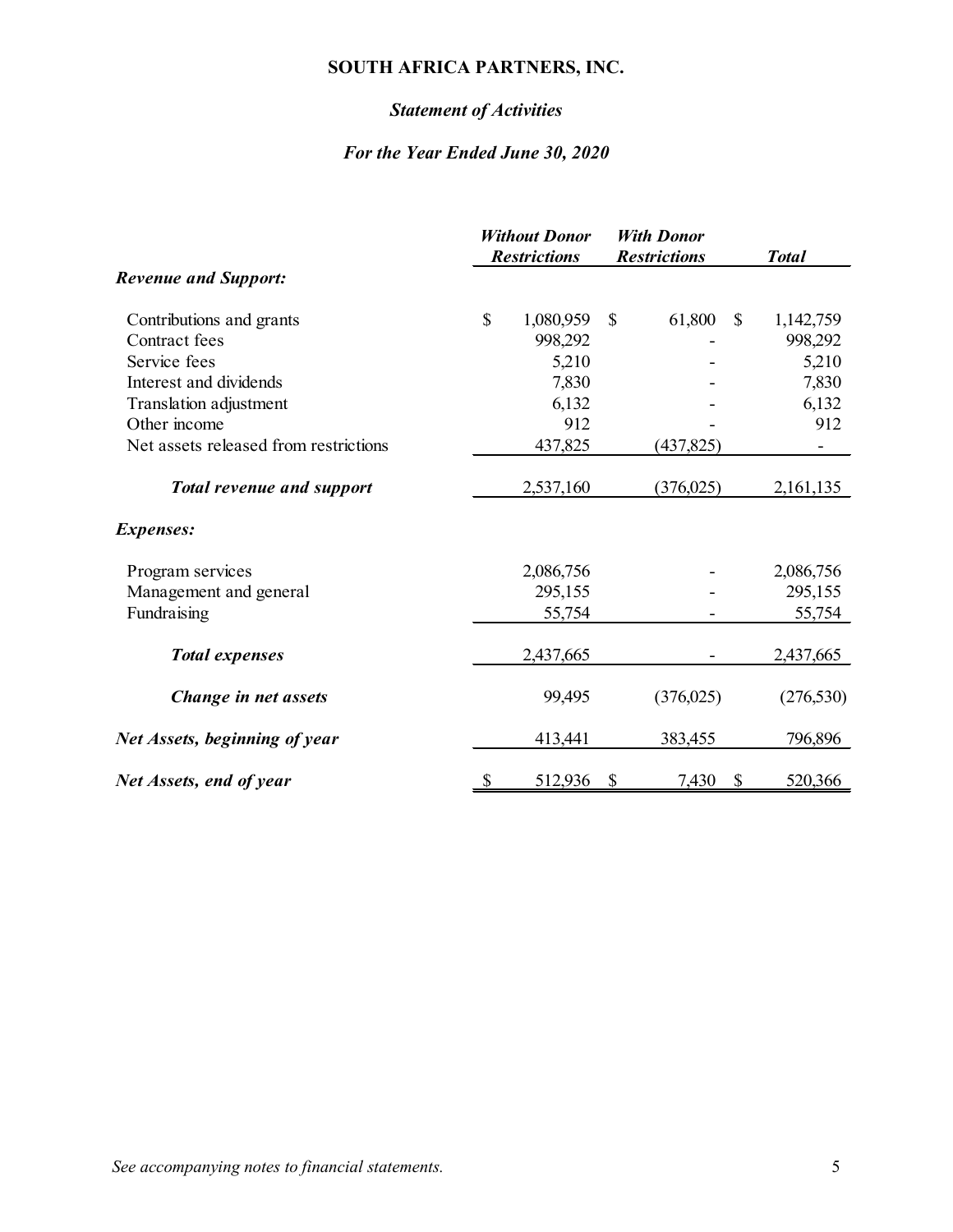## *Statements of Cash Flows*

## *For the Years Ended June 30, 2021 and 2020*

|                                                           | 2021          |              | 2020       |  |
|-----------------------------------------------------------|---------------|--------------|------------|--|
| <b>Cash Flows from Operating Activities:</b>              |               |              |            |  |
| Change in net assets                                      | \$<br>31,590  | $\mathbb{S}$ | (276, 530) |  |
| Adjustments to reconcile change in net assets to net cash |               |              |            |  |
| (used in) provided by operating activities:               |               |              |            |  |
| Depreciation                                              | 17,785        |              | 9,684      |  |
| Loss on disposal of fixed assets                          | 2,358         |              |            |  |
| Changes in:                                               |               |              |            |  |
| Accounts receivable                                       | 30,927        |              | (24, 479)  |  |
| Pledges receivable                                        |               |              | 16,000     |  |
| Other receivable                                          | (6,664)       |              | (1,496)    |  |
| Prepaid expenses                                          | (555)         |              | 2,615      |  |
| Security deposits                                         | 3,905         |              | (2,495)    |  |
| Accrued expenses                                          | 223,629       |              | (113, 454) |  |
| Accounts payable                                          | (76,999)      |              | (32,117)   |  |
| Deferred revenue                                          | (7,780)       |              | 23,108     |  |
| Net cash (used in) provided by operating activities       | 218,196       |              | (399, 164) |  |
| <b>Cash Flows from Investing Activities:</b>              |               |              |            |  |
| Purchase of fixed assets                                  | (54,758)      |              | (6,373)    |  |
| Net cash used in investing activities                     | (54,758)      |              | (6,373)    |  |
| (Increase) decrease in cash and cash equivalents          | 163,438       |              | (405, 537) |  |
| Cash and Cash Equivalents, beginning of year              | 572,597       |              | 978,134    |  |
| Cash and Cash Equivalents, end of year                    | \$<br>736,035 | \$           | 572,597    |  |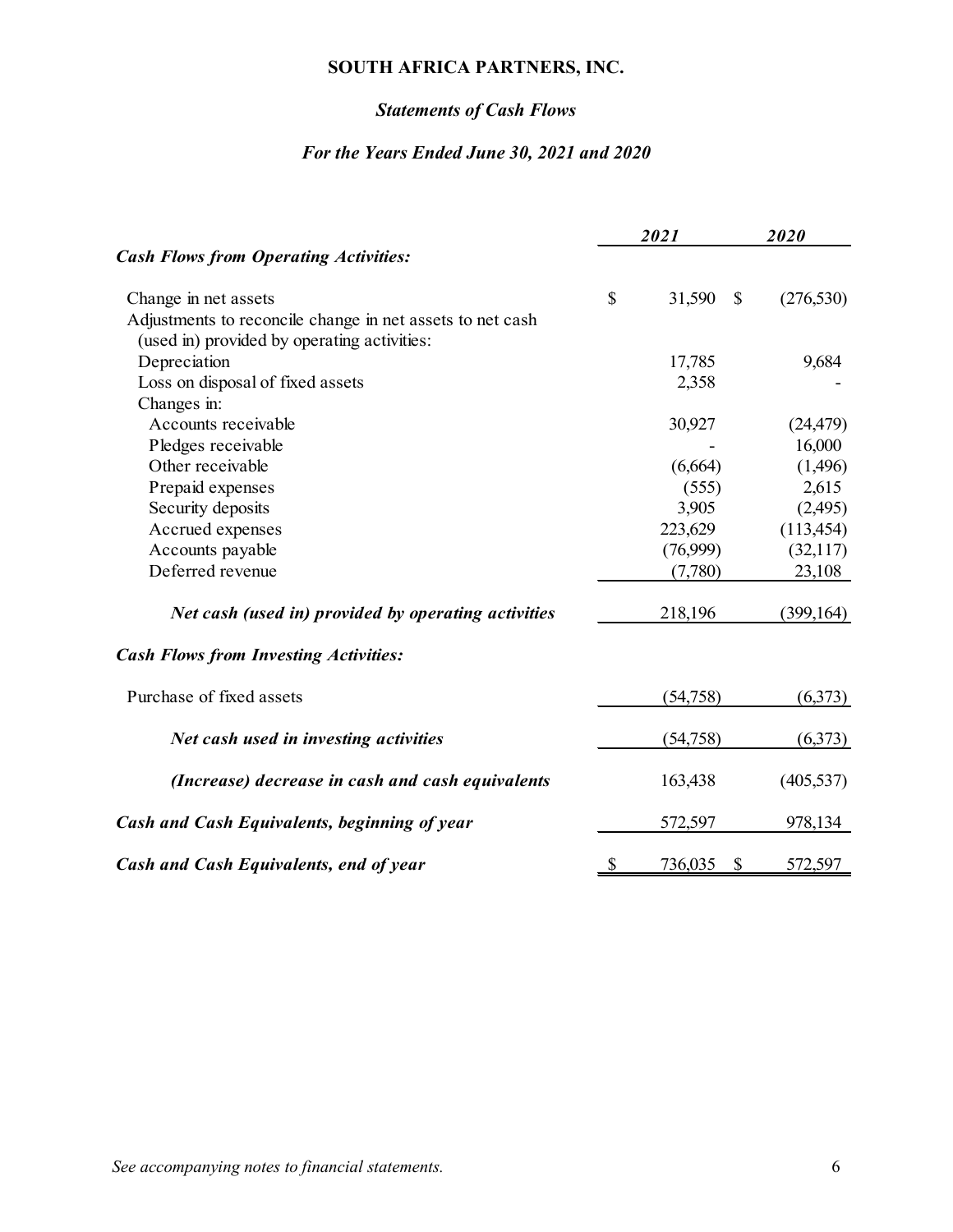## *Statement of Functional Expenses*

## *For the Year Ended June 30, 2021*

|                           | Program         |              | <b>Management</b> |                    |                 |
|---------------------------|-----------------|--------------|-------------------|--------------------|-----------------|
|                           | <b>Services</b> |              | and General       | <b>Fundraising</b> | <b>Total</b>    |
|                           |                 |              |                   |                    |                 |
| Salaries                  | \$<br>10,752    | \$           | 36,569            | \$<br>3,000        | \$<br>50,321    |
| Salaries - South Africa   | 842,013         |              | 78,947            |                    | 920,960         |
| Payroll taxes             | 12,176          |              | 6,586             | 230                | 18,992          |
| Employee benefits         | 80,553          |              | 119,125           |                    | 199,678         |
| <b>Total personnel</b>    | 945,494         |              | 241,227           | 3,230              | 1,189,951       |
| Automobile expenses       | 186             |              | 818               |                    | 1,004           |
| Bad debt expense          | 71              |              | 6,902             |                    | 6,973           |
| Bank and credit card fees | 1,856           |              | 1,329             |                    | 3,185           |
| Consultants               | 9,596           |              | 2,045             |                    | 11,641          |
| Depreciation              | 17,785          |              |                   |                    | 17,785          |
| Dues and subscriptions    | 359             |              | 293               |                    | 652             |
| Equipment rental          | 3,626           |              | 3,566             |                    | 7,192           |
| Grant disbursements       | 1,443,652       |              |                   |                    | 1,443,652       |
| Insurance                 | 10,757          |              | 2,517             | 1,105              | 14,379          |
| Meetings and conferences  | 23,357          |              | 397               |                    | 23,754          |
| Miscellaneous expense     | 2,839           |              | 6,927             |                    | 9,766           |
| Moving expenses           | 194             |              | 17                |                    | 211             |
| Payroll processing        |                 |              | 748               |                    | 748             |
| Postage and delivery      | 2,048           |              | 39                | 1,607              | 3,694           |
| Printing and copying      | 18,774          |              | 3,771             |                    | 22,545          |
| Professional fees         | 35,772          |              | 40,801            |                    | 76,573          |
| Rent                      | 28,664          |              | 2,774             |                    | 31,438          |
| Repairs and maintenance   | 2,197           |              |                   |                    | 2,197           |
| Security                  | 421             |              |                   |                    | 421             |
| Storage                   | 268             |              | 190               |                    | 458             |
| Subcontractors            | 28,097          |              |                   |                    | 28,097          |
| <b>Supplies</b>           | 66,155          |              | 6,623             |                    | 72,778          |
| Technology                | 11,705          |              | 2,343             |                    | 14,048          |
| Telephone                 | 17,128          |              | 2,536             |                    | 19,664          |
| Travel                    | 113,149         |              | 29                |                    | 113,178         |
| <b>Utilities</b>          | 7,651           |              | 737               |                    | 8,388           |
| Website                   | 2,629           |              | 2,273             |                    | 4,902           |
| <b>Total expenses</b>     | \$<br>2,794,430 | $\mathbb{S}$ | 328,902           | \$<br>5,942        | \$<br>3,129,274 |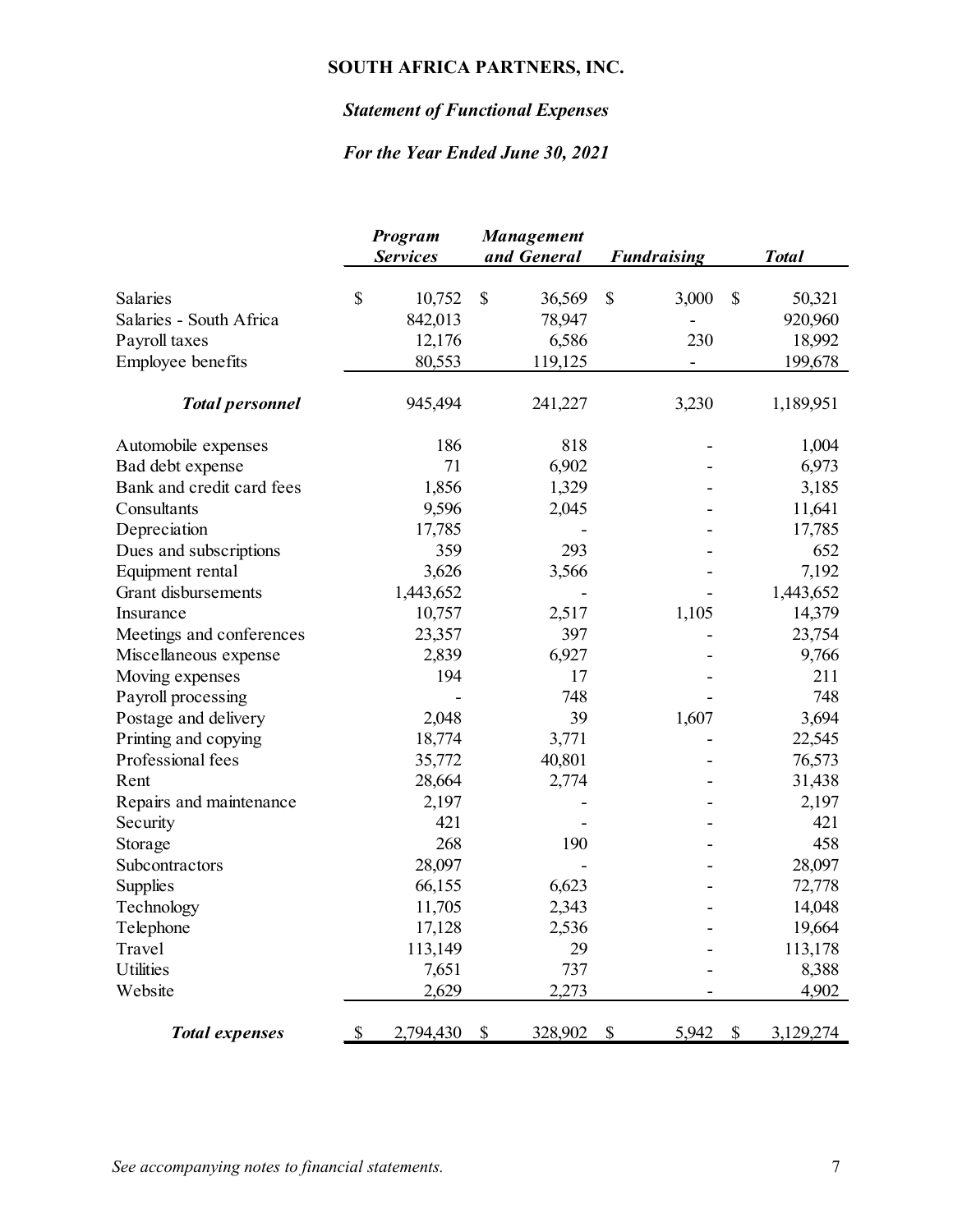## *Statement of Functional Expenses*

## *For the Year Ended June 30, 2020*

|                           |    | Program<br><b>Services</b> | <b>Management</b><br>and General | <b>Fundraising</b>  |    | <b>Total</b> |
|---------------------------|----|----------------------------|----------------------------------|---------------------|----|--------------|
| Salaries                  | \$ | 62,955                     | \$<br>67,926                     | \$<br>34,791        | S  | 165,672      |
| Salaries - South Africa   |    | 550,026                    | 5,556                            |                     |    | 555,582      |
| Payroll taxes             |    | 10,819                     | 7,889                            | 3,832               |    | 22,540       |
| Employee benefits         |    | 76,547                     | 18,371                           | 7,144               |    | 102,062      |
| <b>Total personnel</b>    |    | 700,347                    | 99,742                           | 45,767              |    | 845,856      |
| Automobile expenses       |    | 755                        | 23                               |                     |    | 778          |
| Bad debt expense          |    |                            | 996                              |                     |    | 996          |
| Bank and credit card fees |    |                            | 2,801                            |                     |    | 2,801        |
| Consultants               |    | 25,549                     | 4,674                            | 935                 |    | 31,158       |
| Depreciation              |    | 9,684                      |                                  |                     |    | 9,684        |
| Dues and subscriptions    |    |                            | 216                              | 419                 |    | 635          |
| Equipment rental          |    | 6,280                      | 1,196                            |                     |    | 7,476        |
| Grant disbursements       |    | 979,015                    |                                  |                     |    | 979,015      |
| Insurance                 |    | 7,524                      | 5,763                            | 2,722               |    | 16,009       |
| Meetings and conferences  |    | 6,469                      |                                  | 200                 |    | 6,669        |
| Miscellaneous expense     |    |                            | 24,045                           |                     |    | 24,045       |
| Moving expenses           |    | 2,755                      | 273                              |                     |    | 3,028        |
| Payroll processing        |    |                            | 956                              |                     |    | 956          |
| Postage and delivery      |    | 1,033                      | 326                              | 453                 |    | 1,812        |
| Printing and copying      |    | 2,801                      | 144                              | 646                 |    | 3,591        |
| Professional fees         |    |                            | 128,871                          |                     |    | 128,871      |
| Rent                      |    | 21,036                     | 7,767                            | 3,560               |    | 32,363       |
| Repairs and maintenance   |    | 6,533                      | 66                               |                     |    | 6,599        |
| Security                  |    | 161                        | 22                               |                     |    | 183          |
| Storage                   |    | 766                        | 8                                |                     |    | 774          |
| Subcontractors            |    | 223,441                    |                                  |                     |    | 223,441      |
| <b>Supplies</b>           |    | 16,627                     | 7,941                            | 248                 |    | 24,816       |
| Technology                |    | 1,838                      | 1,913                            |                     |    | 3,751        |
| Telephone                 |    | 13,913                     | 3,924                            |                     |    | 17,837       |
| Travel                    |    | 53,173                     | 2,828                            | 566                 |    | 56,567       |
| <b>Utilities</b>          |    | 4,058                      | 315                              | 135                 |    | 4,508        |
| Website                   |    | 2,998                      | 345                              | 103                 |    | 3,446        |
| <b>Total expenses</b>     | Ъ, | 2,086,756                  | \$<br>295,155                    | \$<br><u>55,754</u> | \$ | 2,437,665    |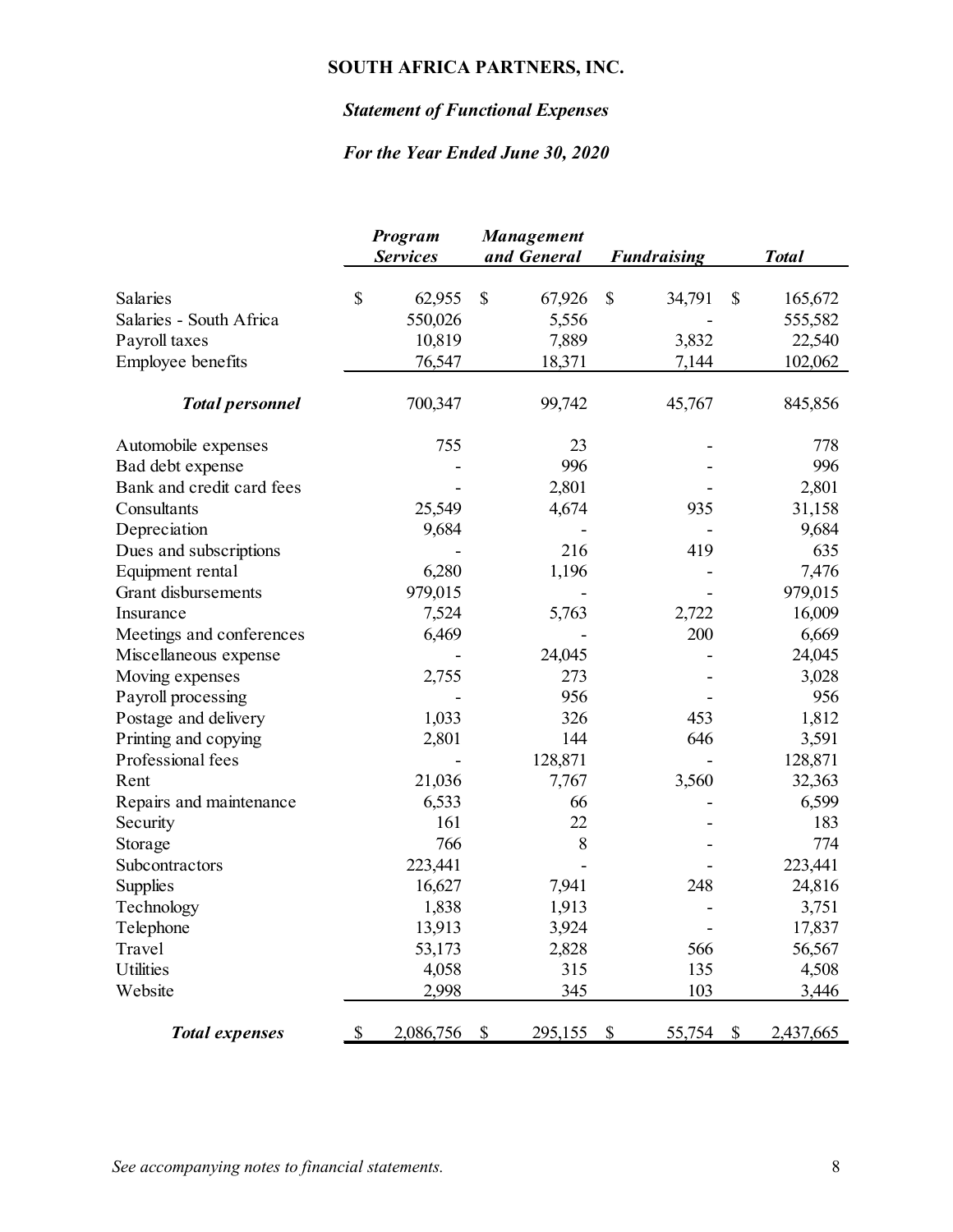## *Notes to Financial Statements*

### *For the Years Ended June 30, 2021 and 2020*

#### *Note 1. Organization*

South Africa Partners, Inc. (the Organization) was organized in the Commonwealth of Massachusetts as a not-for-profit corporation on July 23, 1997. The Organization is dedicated to the establishment of mutually beneficial institutional partnerships between the United States and South Africa, in the areas of health and education. Serving as a catalyst of innovative approaches, the Organization links people, strengthens communities, promotes social justice, and fosters leadership in both countries.

Throughout its work, the Organization strives to:

- Facilitate meaningful partnerships that build the capacity of South African organizations;
- Nurture strategic collaborations and the sharing of best practices between the United States and South Africa; and
- Strengthen people-to-people relationships between those living in South Africa and the United States to promote justice and democracy.

The Organization's headquarters are in Boston, Massachusetts, and it has program and administrative offices in Johannesburg, South Africa. These financial statements include activity from both offices.

#### *Note 2. Summary of Significant Accounting Policies*

#### *Standards of Accounting and Reporting*

The Organization follows standards of accounting and financial reporting as described in the American Institute of Certified Public Accountants' Audit and Accounting Guide for Not-for-Profit Organizations.

The accompanying Schedule of Expenditures of Federal Awards (the Schedule) includes the federal grant activity of the Organization under programs of the federal government for the year ended June 30, 2021. The information in the Schedule is presented in accordance with the requirements of Title 2 U.S. Code of Federal Regulations Part 200, *Uniform Administrative Requirements, Cost Principles, and Audit Requirements for Federal Awards* (Uniform Guidance). Because the Schedule presents only a selected portion of the Organization's operations, it is not intended to and does not present the financial position, changes in net assets, or cash flows of the Organization.

#### *Basis of Presentation*

The financial statements of the Organization have been prepared in accordance with accounting principles generally accepted in the United States of America (U.S. GAAP), which require the Organization to report information regarding its financial position and activities according to the following net asset classifications:

*Net assets without donor restrictions:* Net assets that are not subject to donor-imposed restrictions and may be expended for any purpose in performing the primary objectives of the Organization. These net assets may be used at the discretion of the Organization's management and the Board of Directors.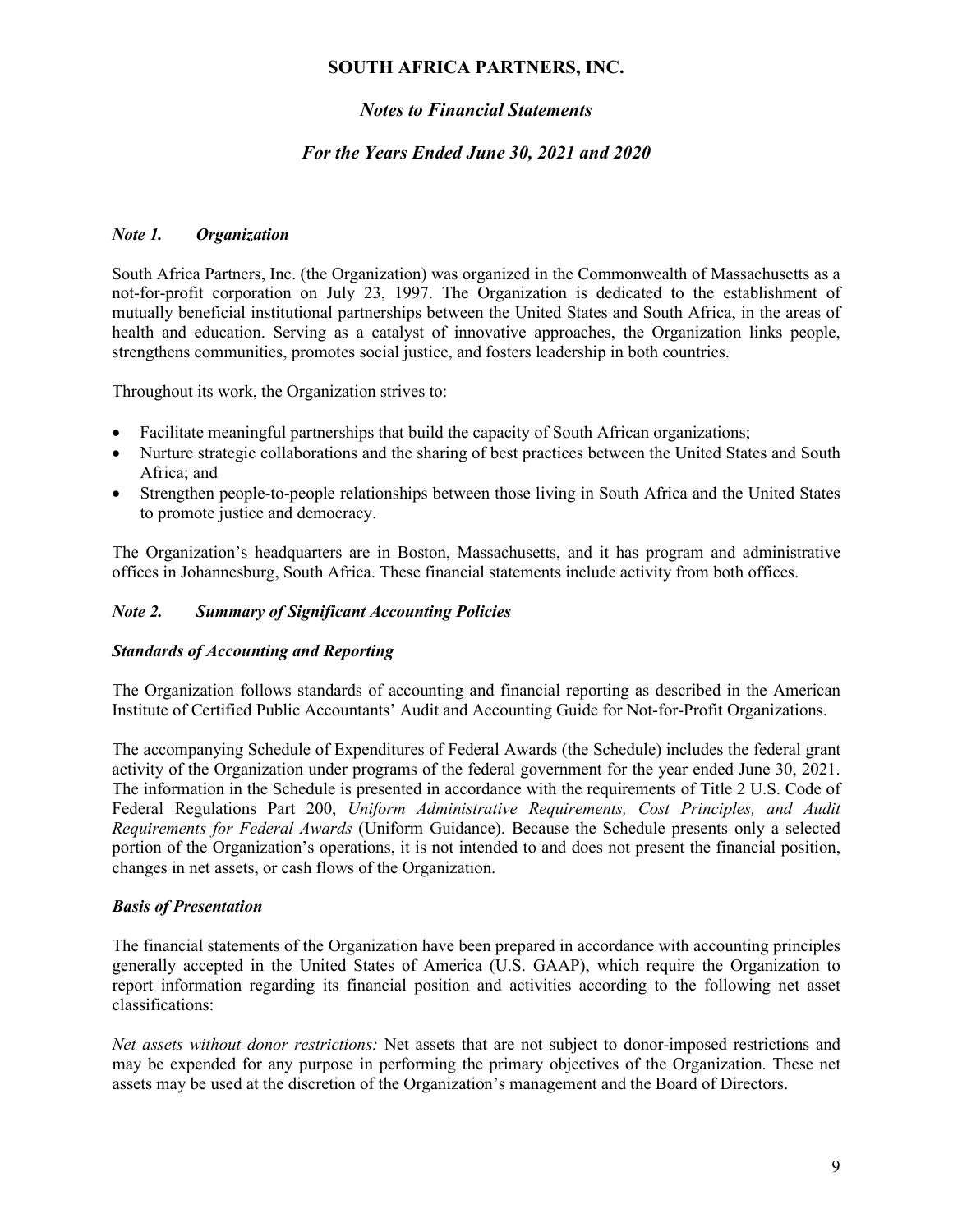#### *Notes to Financial Statements*

#### *For the Years Ended June 30, 2021 and 2020*

#### *Note 2. Summary of Significant Accounting Policies (Continued)*

*Net assets with donor restrictions:* Net assets subject to stipulations imposed by donors and grantors. Some donor restrictions are temporary in nature; those restrictions will be met by actions of the Organization or by the passage of time. Other donor restrictions are perpetual in nature, whereby the donor has stipulated the funds be maintained in perpetuity.

Donor-restricted contributions are reported as increases in net assets with donor restrictions. When a restriction expires, net assets are reclassified from net assets with donor restrictions to net assets without donor restrictions in the Statements of Activities.

#### *New Accounting Pronouncements*

The Organization has adopted Accounting Standards Update (ASU) 2014-09, *Revenue from Contracts with Customers (Topic 606)*, as amended. ASU 2014-09 eliminated the transaction and industry-specific revenue recognition guidance under previous U.S. GAAP and replaced it with a principle-based approach for determining revenue recognition. The core principle of ASU 2014-09 is that an entity should recognize revenue to depict the transfer of goods or services to customers in an amount that reflects the consideration to which the entity expects to be entitled in exchange for those goods or services. The standard improves the usefulness and understandability of the Organization's financial reporting. Analysis of various provisions of ASU 2014-09 resulted in no significant changes in the way the Organization recognizes revenue, and therefore, no changes to the previously issued audited financial statements were required. The presentation and disclosures of revenue have been enhanced in accordance with the standards.

The Organization has adopted ASU 2018-08, *Not-for-Profit Entities: Clarifying the Scope and the Accounting Guidance for Contributions Received and Contributions Made (Topic 605)*, as amended. ASU 2018-08 was issued to make it easier for not-for-profit organizations to evaluate whether gifts, grants or contracts should be accounted for as contributions or as reciprocal (exchange) transactions accounted for under ASU 2014-09. Under the new guidance, all organizations are required to evaluate whether the resource provider (i.e., federal agency, foundation, corporation, etc.) is receiving commensurate value in a transfer of resources (i.e., assets or reduction/settlement of liabilities) and whether contributions are conditional or unconditional. If commensurate value is received by the resource provider, the transaction is to be accounted for as an exchange transaction by applying ASU 2014-09. If commensurate value is not received by the resource provider (i.e., the transaction is nonexchange), the recipient organization would determine the transaction to be a contribution and determine whether the contribution is unconditional or conditional. The standard improves the usefulness and understandability of the Organization's financial reporting.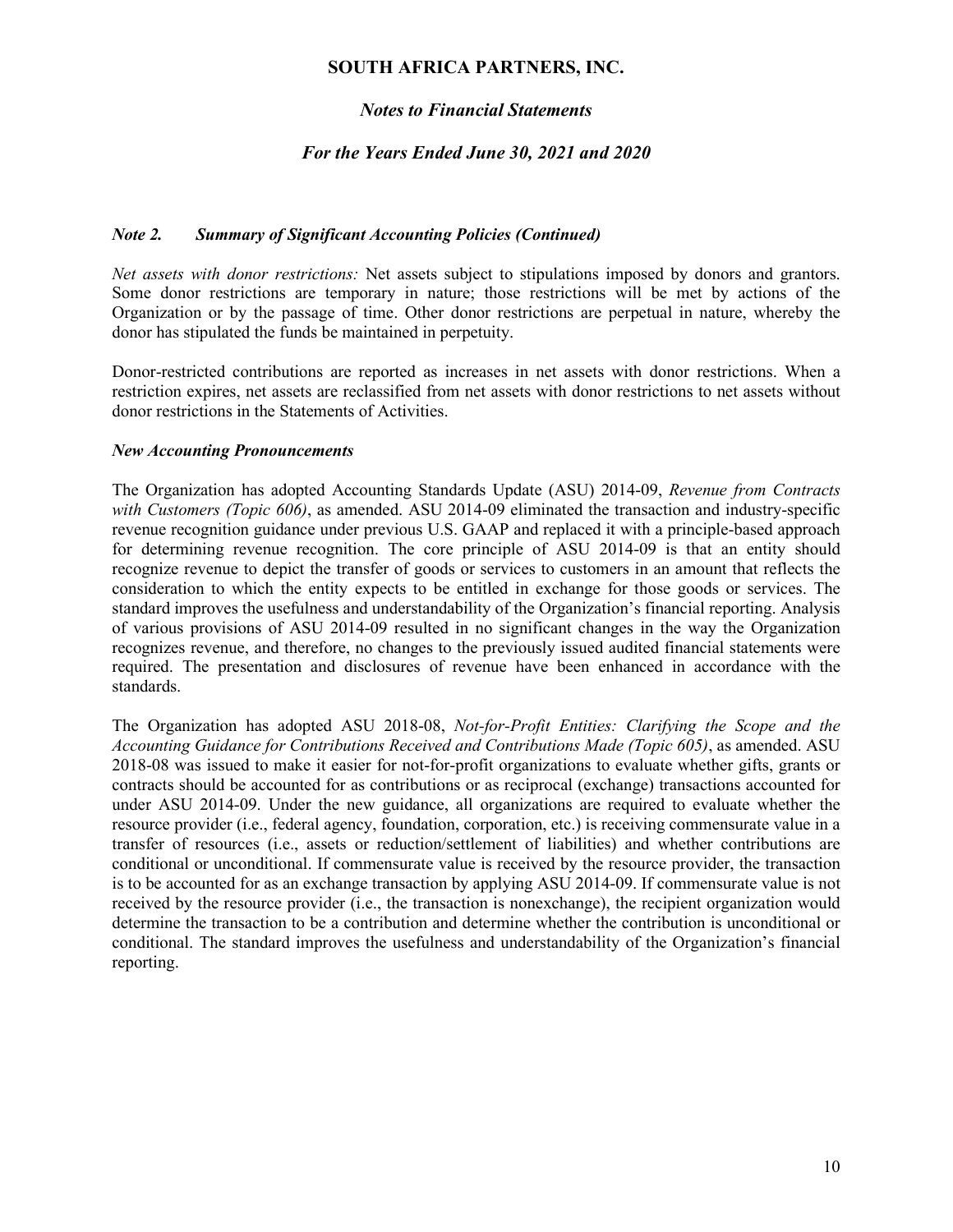### *Notes to Financial Statements*

### *For the Years Ended June 30, 2021 and 2020*

#### *Note 2. Summary of Significant Accounting Policies (Continued)*

ASU 2020-07, *Not-for-Profit Entities (Topic 958): Presentation and Disclosures by Not-for-Profit Entities for Contributed Nonfinancial Assets,* gives donors better information without causing nonprofits to incur too much cost to provide the information. The updated standard will provide more prominent presentation of gifts-in-kind by requiring nonprofits to show contributed nonfinancial assets as a separate line item in the Statements of Activities, apart from contributions of cash and other financial assets. It also calls for enhanced disclosures about the valuation of those contributions and their use in programs and other activities. Nonprofits will be required to split out the amount of contributed nonfinancial assets it receives by category and in footnotes to financial statements. For each category, the nonprofit will be required to disclose:

- Qualitative information about whether contributed nonfinancial assets were either monetized or used during the reporting period and, if used, a description of the programs or other activities in which those assets were used;
- The nonprofit's policy (if any) for monetizing rather than using contributed nonfinancial assets;
- A description of any associated donor restrictions;
- A description of the valuation techniques and inputs used to arrive at a fair value measure, in accordance with the requirements in Topic 820, *Fair Value Measurement*, at initial recognition; and
- The principal market (or most advantageous market) used to arrive at a fair value measurement if it is a market in which the recipient nonprofit is prohibited by donor restrictions from selling or using the contributed nonfinancial asset.

However, the new rule will not change the recognition and measurement requirements for those assets. ASU 2020-07 takes effect for annual periods after June 15, 2021, and interim periods within fiscal years after June 15, 2022. Retrospective application is required and early application is permitted.

ASU 2016-02, *Leases (Topic 842),* sets out the principles for the recognition, measurement, presentation and disclosure of leases for both parties to a contract (i.e., lessees and lessors). The new standard requires lessees to apply a dual approach, classifying leases as either finance or operating leases based on the principle of whether or not the lease is effectively a financed purchase by the lessee. This classification will determine whether lease expense is recognized based on an effective interest method or on a straightline basis over the term of the lease, respectively. A lessee is also required to record a right-of-use asset and a lease liability for all leases with a term of greater than 12 months regardless of their classification. Leases with a term of 12 months or less will be accounted for similar to existing guidance for operating leases today.

The new standard requires lessors to account for leases using an approach that is substantially equivalent to existing guidance for sales-type leases, direct financing leases and operating leases. The ASU was set to be effective on January 1, 2021, with early adoption permitted. The effective date was extended to fiscal years beginning after December 15, 2021. The Organization is currently evaluating the impact the adoption of this new standard will have on its financial statements.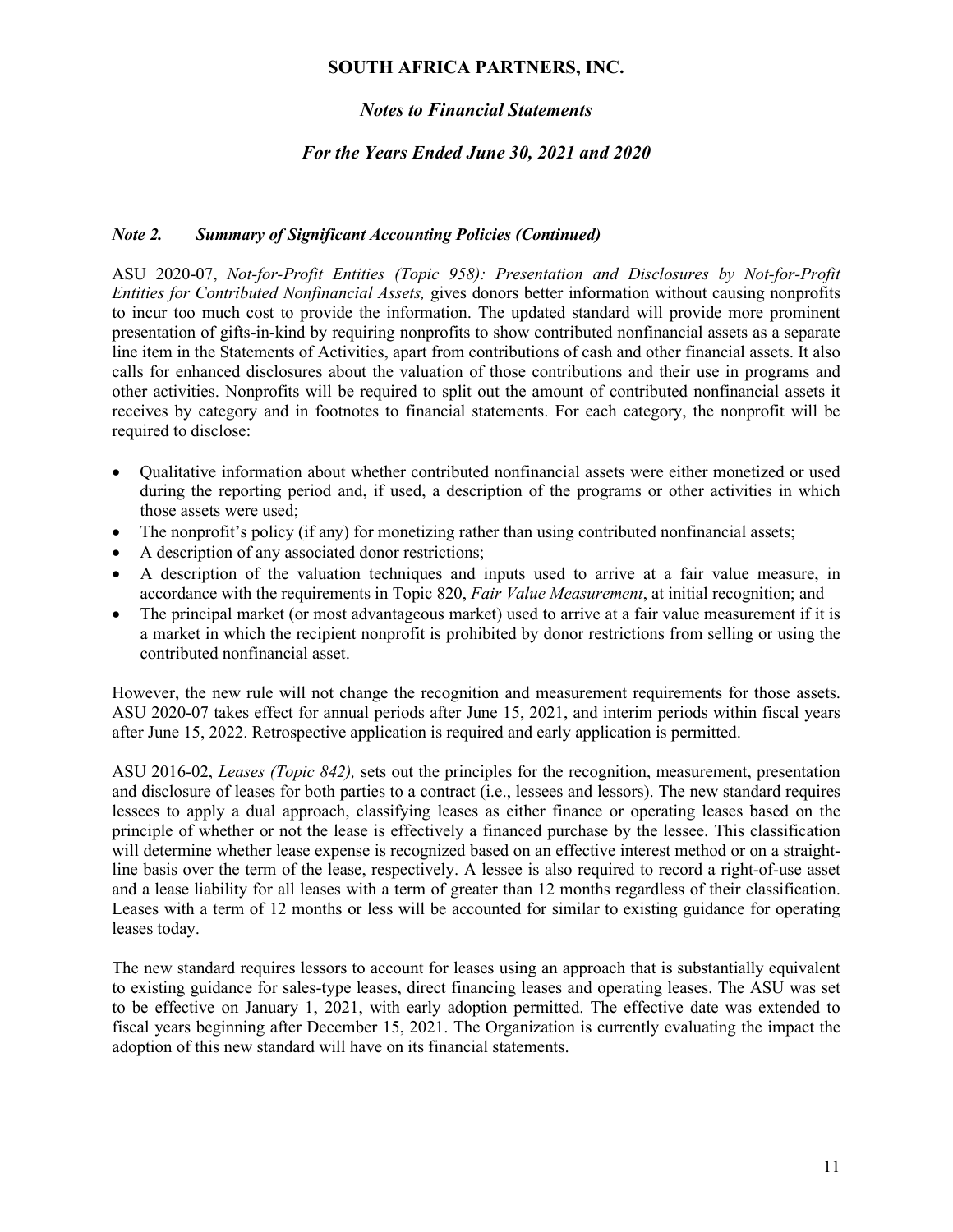## *Notes to Financial Statements*

### *For the Years Ended June 30, 2021 and 2020*

### *Note 2. Summary of Significant Accounting Policies (Continued)*

#### *Fixed Assets*

Fixed assets are recorded at cost when purchased or, if donated, at their estimated fair value at the date of donation. All acquisitions of property and equipment in excess of \$5,000 and all expenditures that materially prolong the useful lives of assets are capitalized.

#### *Depreciation*

Provisions for depreciation are made in the accounts using the straight-line method. Equipment is being depreciated over three to six years.

#### *Cash and Cash Equivalents*

For purposes of the Statements of Cash Flows, the Organization considers all highly liquid investments with an initial maturity of three months or less to be cash equivalents.

#### *Promise to Give*

Unconditional promises to give are recorded as revenues or gains in the period received and as assets, decreases in liabilities, or expenses depending on the form of the benefits received. Conditional promises to give are recognized when the conditions on which they depend are substantially met.

#### *Functional Expenses*

The financial statements report certain categories of expenses that are attributed to more than one program or supporting function. Therefore, expenses require allocation on a reasonable basis that is consistently applied. The expenses that are allocated include salaries and wages, payroll taxes, benefits, insurance, rent, repairs and maintenance, and utilities, which are allocated on the basis of estimates of time and effort.

The following functional expenses are directly allocated to the programs, projects and departments as they are utilized:

- Meeting expenses
- Program expenses
- Travel expenses
- Postage and delivery
- Printing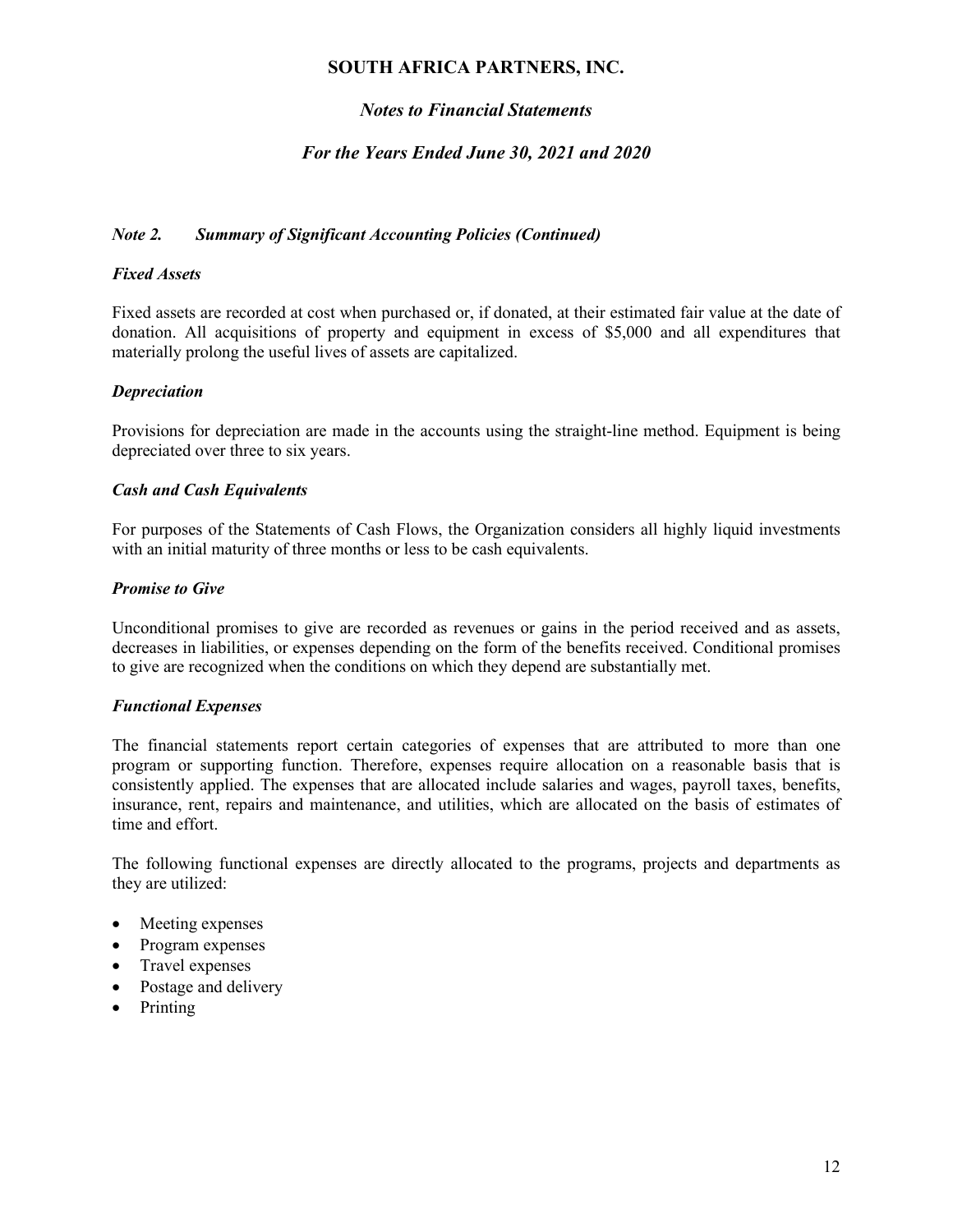## *Notes to Financial Statements*

## *For the Years Ended June 30, 2021 and 2020*

#### *Note 2. Summary of Significant Accounting Policies (Continued)*

The following functional expenses are allocated depending on time and effort:

- Office supplies
- Rent
- Telephone
- Salary
- Payroll taxes and benefits
- Program fees

#### *Cash and Cash Equivalents*

For purposes of the Statements of Cash Flows, the Organization considers all highly liquid investments with an initial maturity of three months or less to be cash equivalents.

#### *Promise to Give*

Unconditional promises to give are recorded as revenues or gains in the period received and as assets, decreases in liabilities, or expenses depending on the form of the benefits received. Conditional promises to give are recognized when the conditions on which they depend are substantially met.

#### *Use of Estimates*

The presentation of financial statements in conformity with U.S. GAAP requires management to make estimates and assumptions that affect the reported amounts of assets and liabilities and disclosures of contingent assets and liabilities at the date of the financial statements, and the reported amounts of revenues and expenses during the reporting period. Actual results could differ from those estimates.

#### *Contributions*

Contributions received are recorded as net assets without donor restrictions or net assets with donor restrictions, depending on the existence and/or nature of any donor-imposed restrictions. Contributions that are restricted by the donor are reported as an increase in net assets without donor restrictions if the restriction expires in the reporting period in which the contribution is recognized. All other donorrestricted contributions are reported as an increase in net assets with donor restrictions, depending on the nature of the restriction. When a restriction expires (that is, when a stipulated time restriction ends or purpose restriction is accomplished), net assets with donor restrictions are reclassified to net assets without donor restrictions and reported in the Statements of Activities as net assets released from restrictions.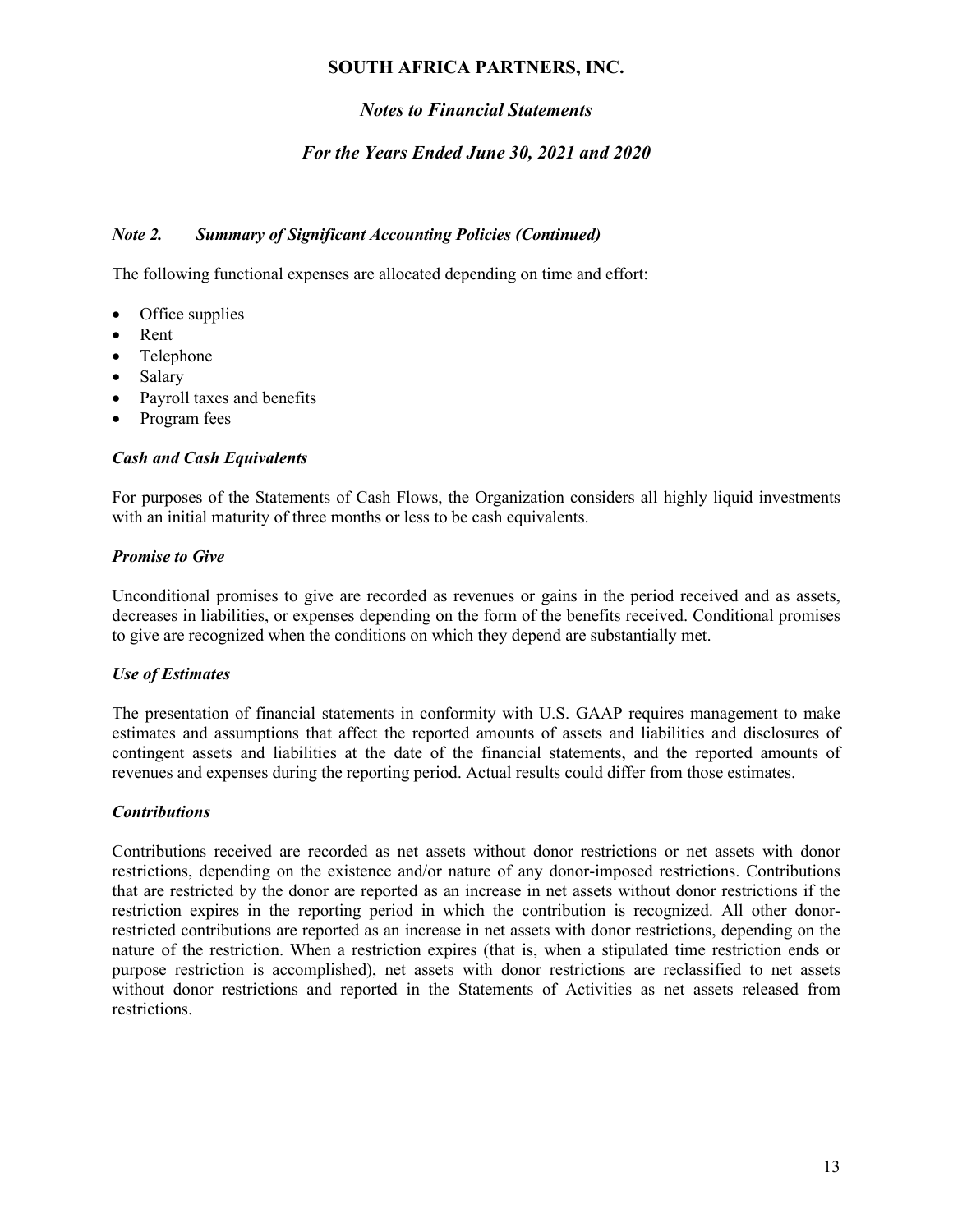## *Notes to Financial Statements*

### *For the Years Ended June 30, 2021 and 2020*

#### *Note 2. Summary of Significant Accounting Policies (Continued)*

#### *Contracts*

Financial awards from the federal government in the form of grants are subject to special audit. Such audits could result in claims against the Organization for disallowed costs or noncompliance with grantor restrictions. No provision has been made for any liabilities that may arise from such audits since the amounts, if any, cannot be determined at this date.

#### *Grants Expense*

Grants are allocated from available resources in accordance with donor and program committee recommendations. Liabilities for grants are recognized when approved by the Board of Directors and subsequently disbursed.

#### *Donated Goods and Services*

In-kind contributions are reflected as contributions at their fair value at the date of donation and are reported as unrestricted support. The Organization recognizes the fair value of contributed services received if such services (a) create or enhance nonfinancial assets, or (b) require specialized skills that are provided by individuals possessing those skills and would typically need to be purchased if not contributed.

### *Foreign Currency*

The currency of the Organization's South Africa office is the South African Rand. Assets and liabilities recorded in foreign currencies are translated into U.S. dollars using the exchange rate in effect at the Statement of Financial Position date. Translation adjustments resulting from this process are charged or credited to income. Revenue and expenses are translated at average rates of exchange prevailing during the year. Gains and losses on foreign currency transactions are included in income.

### *Note 3. Tax Status*

The Organization is exempt from federal and state income tax under Section  $501(c)(3)$  of the Internal Revenue Code, and accordingly, no provision for income taxes is included in the financial statements. In addition, the Organization qualifies for the charitable contribution deduction under Section  $170(b)(1)(a)$ and has been classified as an organization that is not a private foundation under Section  $509(a)(1)$ .

The office in South Africa is a non-profit organization incorporated under Section 21A of the Companies Act of South Africa, and therefore, it is exempt from tax.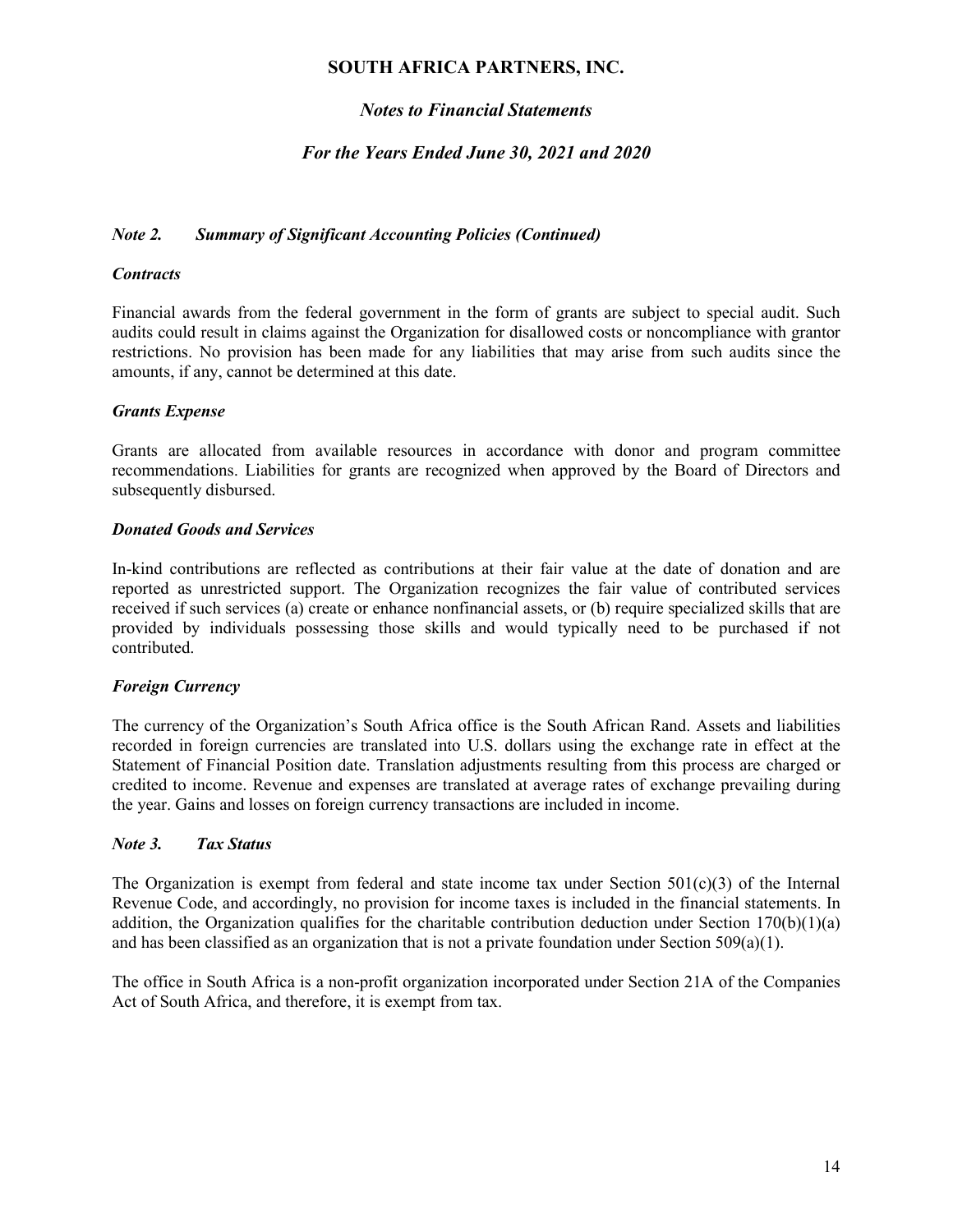### *Notes to Financial Statements*

### *For the Years Ended June 30, 2021 and 2020*

#### *Note 4. Availability and Liquidity*

The following represents the Organization's financial assets at June 30:

|                                                                                          |    | 2021    | <i>2020</i> |  |
|------------------------------------------------------------------------------------------|----|---------|-------------|--|
| Financial assets at year-end:                                                            |    |         |             |  |
| Cash and cash equivalents                                                                | \$ | 736,035 | 572,597     |  |
| Grants and contracts receivable                                                          |    | 15,325  | 46,252      |  |
| Other receivable                                                                         |    | 9,034   | 2,370       |  |
| <b>Total financial assets</b>                                                            |    | 760,394 | 621,219     |  |
| Less: net assets with donor restrictinos                                                 |    | 8,205   | 7,430       |  |
| Total financial assets available to meet general<br>expenditures over the next 12 months | S  | 752.189 | 613.789     |  |

The Organization's goal is generally to maintain financial assets to meet 90 days of operating expenses. In addition to financial assets available to meet general expenditures over the next 12 months, the Organization operates with a balanced budget and anticipates collecting sufficient revenue and support to cover general expenditures not covered by donor-restricted resources.

#### *Note 5. Fixed Assets, Net*

Fixed assets consist of the following as of June 30:

| Motor vehicles                 | \$<br>52,446       | 29,729             |
|--------------------------------|--------------------|--------------------|
| Furniture and fixtures         | 17,707             | 14,639             |
| Office equipment               | 20,336             | 12,032             |
| Less: accumulated depreciation | 90,489<br>(39,759) | 56,400<br>(40,285) |
| <b>Fixed assets, net</b>       | 50,730             | 16,115             |

Depreciation expense for the years ended June 30, 2021 and 2020 was \$17,785 and \$9,684, respectively.

#### *Note 6. Line of Credit*

The Organization has a \$50,000 line of credit with no outstanding balance for the years ended June 30, 2021 and 2020.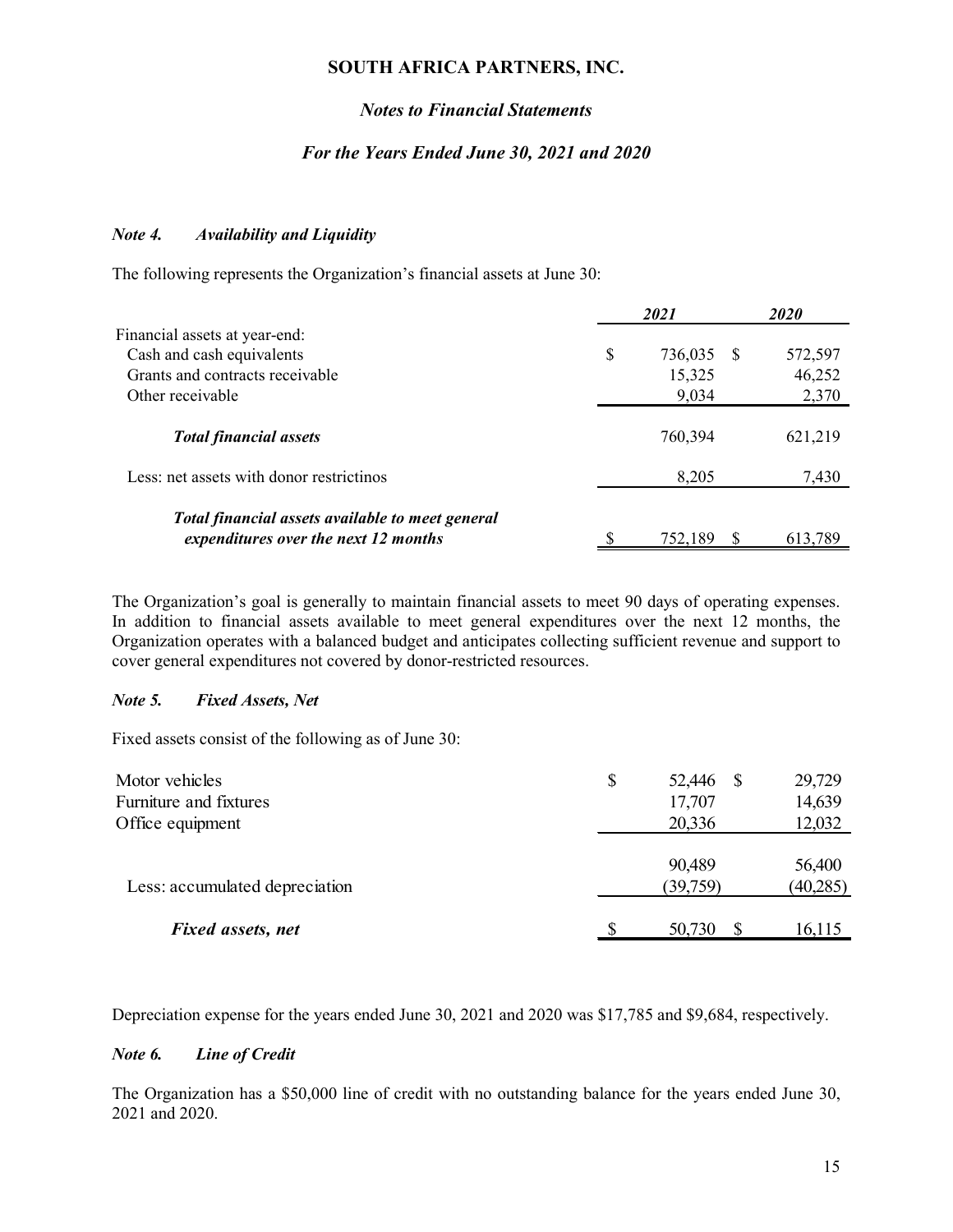## *Notes to Financial Statements*

### *For the Years Ended June 30, 2021 and 2020*

#### *Note 7. Concentrations of Credit Risk*

The Organization maintains its cash balance in one financial institution. The financial institution's balance is insured by the Federal Deposit Insurance Corporation up to \$250,000. At June 30, 2021 and 2020, there was no excess of uninsured cash balance at the financial institution. Management believes it is not exposed to any significant credit risk on its cash balance.

#### *Note 8. Foreign Operations*

The Organization maintains facilities in South Africa. As of June 30, 2021 and 2020, account balances in South Africa included cash on hand and in banks totaling \$177,035 and \$129,210, respectively; receivables totaling \$9,056 and \$21,748, respectively; property and equipment, net of accumulated depreciation, amounting to \$50,730 and \$16,115, respectively; and liabilities totaling \$171,915 and \$75,497, respectively. Revenue and support for the foreign office is raised and distributed by the Organization. Account balances relating to foreign operations are reflected in the financial statements in U.S. dollars.

#### *Note 9. Net Assets*

Net assets with donor restrictions were as follows for the years ended June 30:

|                            | 2021 |       |  | 2020  |  |  |
|----------------------------|------|-------|--|-------|--|--|
| Specific purpose:          |      |       |  |       |  |  |
| <b>LEAP Program</b>        | \$   | 3,125 |  | 3,025 |  |  |
| Sinomlando Kids Care Funds |      | 600   |  |       |  |  |
| <b>ECD</b> Program         |      | 4,405 |  | 4,405 |  |  |
| <b>Innovation Fund</b>     |      | 75    |  |       |  |  |
| <b>Total</b>               |      | 8.205 |  | 7.430 |  |  |

Net assets were released from donor restrictions by incurring expenses satisfying the restricted purpose or by occurrence of the passage of time or other events specified by the donors as follows for the years ended June 30:

|                                       | 2021 |        | <i>2020</i> |         |
|---------------------------------------|------|--------|-------------|---------|
| Satisfaction of purpose restrictions: |      |        |             |         |
| Donor-advised programs                | \$   | 15,200 |             | 269,466 |
| Sinomlando Kids Care Funds            |      | 600    |             |         |
| Innovation Fund                       |      |        |             | 87,559  |
| Ascarol                               |      |        |             | 80,800  |
|                                       |      |        |             |         |
| <b>Total</b>                          |      | 15,800 |             | 437,825 |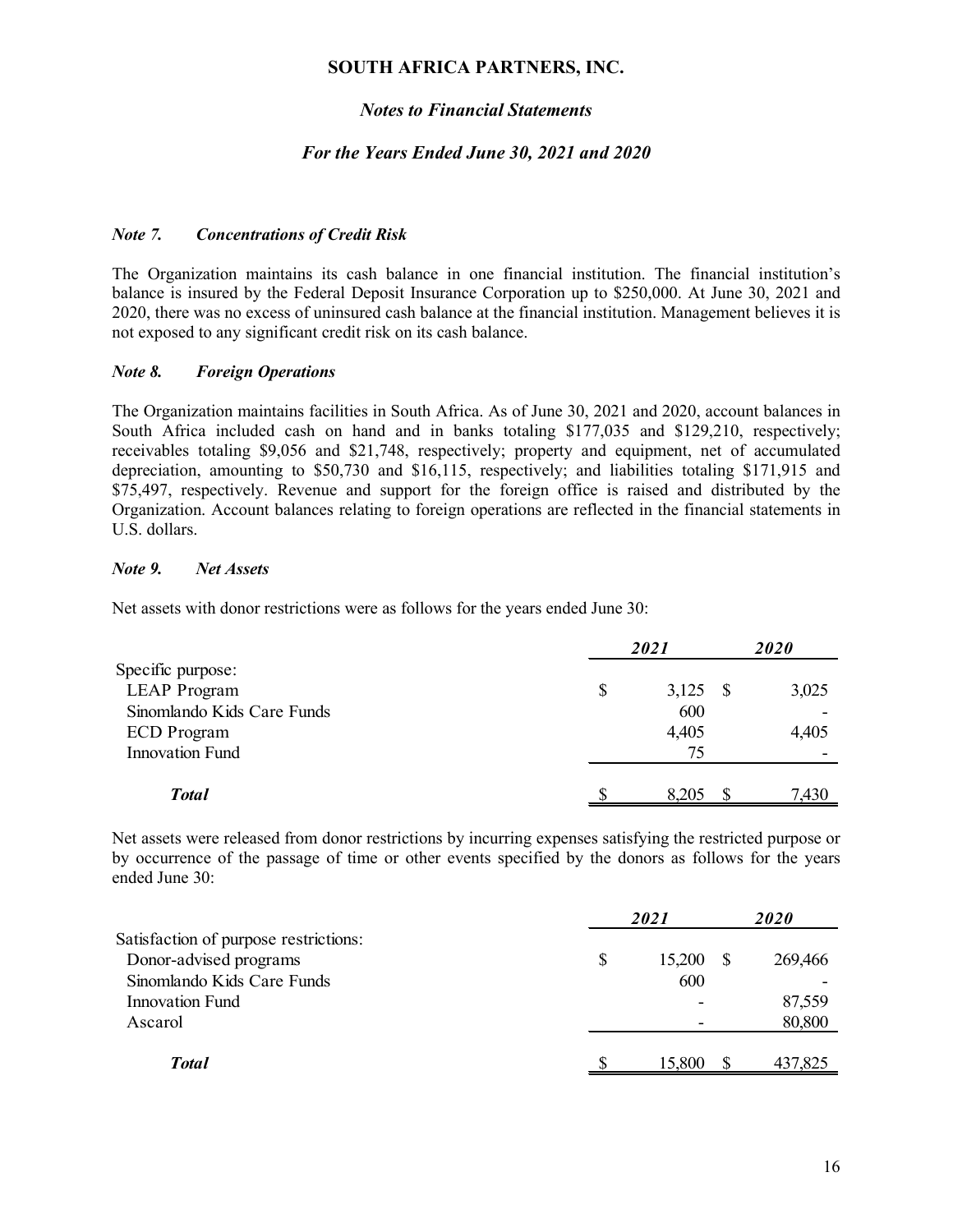## *Notes to Financial Statements*

### *For the Years Ended June 30, 2021 and 2020*

#### *Note 10. Occupancy*

The Organization rents office and program space for one office in South Africa. Rent expense in South Africa totaled \$24,774 and \$12,619 for the years ended June 30, 2021 and 2020, respectively.

Rent expense for both the Boston and South Africa offices totaled \$31,438 and \$32,363 for the years ended June 30, 2021 and 2020, respectively. Future minimum payments for the South Africa rent are \$2,335 per month. The current lease expires in January 2023. The commitment for the next 12 months will be \$28,015.

#### *Note 11. Equipment Lease*

The Organization entered into a new lease for a copy machine beginning in January 2017 for five years. Monthly payments under the lease are \$221 plus overages. Equipment rental expense for the years ended June 30, 2021 and 2020 was \$2,602 for each year. A final lease payment of \$2,602 is expected for the year ending June 30, 2022.

#### *Note 12. Retirement Plan*

The Organization maintains two separate retirement plans for employees in each office. In South Africa, the Organization contributes 3% of an employee's salary. New employees are required to join the plan. Retirement expense for South Africa totaled \$26,795 and \$17,042 for the years ended June 30, 2021 and 2020, respectively. In the U.S., the Organization matched up to 2% of an eligible employee's salary. The Organization's retirement expense for the U.S. totaled \$0 and \$3,436 for the years ended June 30, 2021 and 2020, respectively.

#### *Note 13. Subsequent Events*

The Organization evaluated subsequent events through January 24, 2022, which is the date the financial statements were available to be issued.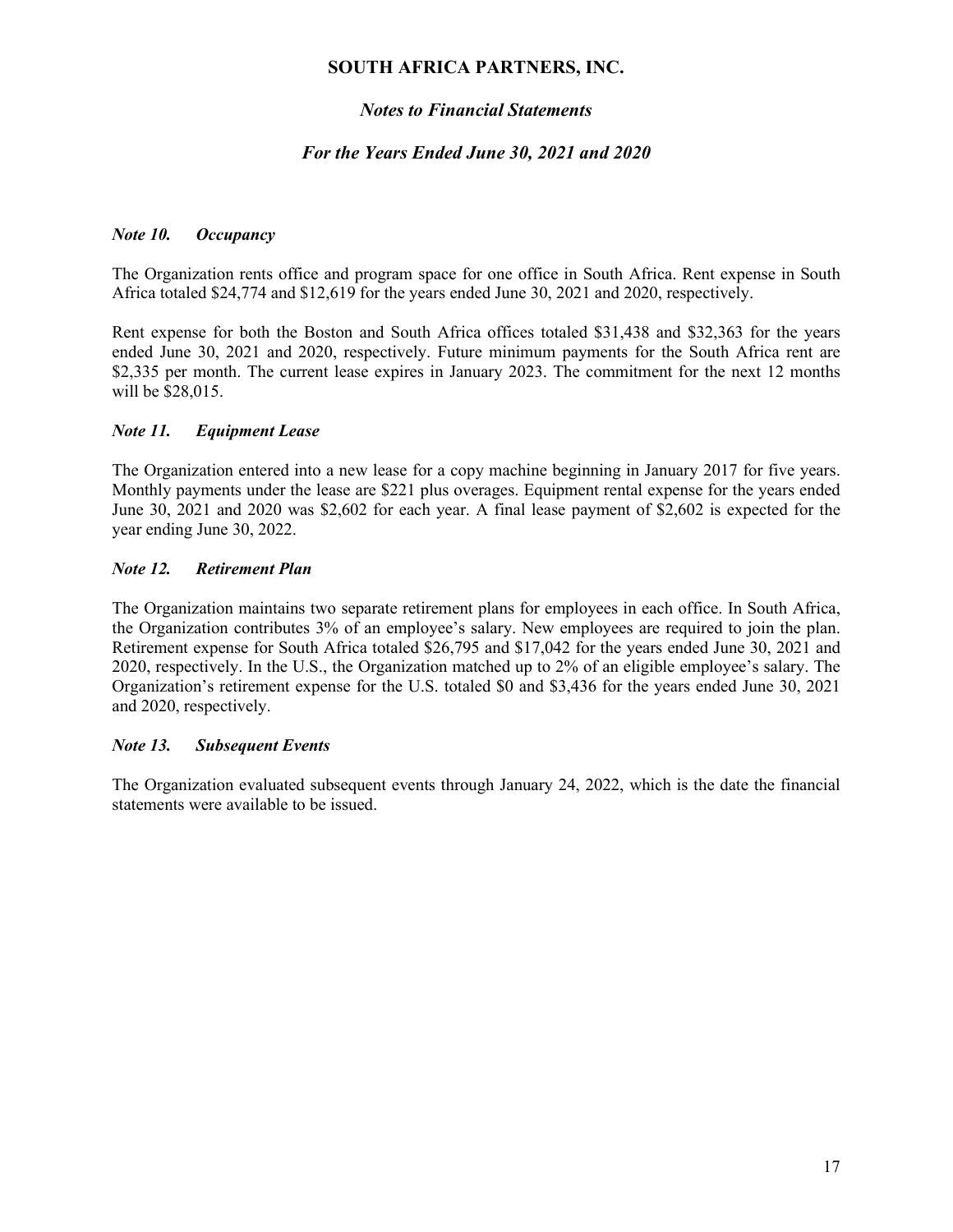

*Independent Auditors' Report on Internal Control over Financial Reporting and on Compliance and Other Matters Based on an Audit of Financial Statements Performed in Accordance with Government Auditing Standards*

To the Board of Directors South Africa Partners, Inc. Boston, Massachusetts

We have audited, in accordance with the auditing standards generally accepted in the United States of America and the standards applicable to financial audits contained in *Government Auditing Standards*, issued by the Comptroller General of the United States, the financial statements of South Africa Partners, Inc. (a nonprofit organization) (the Organization), which comprise the statement of financial position as of June 30, 2021, the related Statements of activities, cash flows, and functional expenses for the year then ended, and the related notes to the financial statements, and have issued our report thereon dated January 24, 2022.

#### *Internal Control over Financial Reporting*

In planning and performing our audit of the financial statements, we considered the Organization's internal control over financial reporting (internal control) to determine the audit procedures that are appropriate in the circumstances for the purpose of expressing our opinion on the financial statements, but not for the purpose of expressing an opinion on the effectiveness of the Organization's internal control. Accordingly, we do not express an opinion on the effectiveness of the Organization's internal control.

A *deficiency in internal control* exists when the design or operation of a control does not allow management or employees, in the normal course of performing their assigned functions, to prevent, or detect and correct, misstatements on a timely basis. A *material weakness* is a deficiency, or a combination of deficiencies, in internal control, such that there is a reasonable possibility that a material misstatement of the entity's financial statements will not be prevented, or detected and corrected, on a timely basis. A *significant deficiency* is a deficiency, or a combination of deficiencies, in internal control that is less severe than a material weakness, yet important enough to merit attention by those charged with governance.

> *A Certified Women-Owned Business Enterprise in the Commonwealth of Massachusetts and City of New York* 4238 Washington Street, Suite 307, Boston, Massachusetts 02131 687 West 204th Street, New York, New York 10034 *Member, American Institute of Certified Public Accountants Member, Association of Fraud Examiners*  www.daviskellycpas.com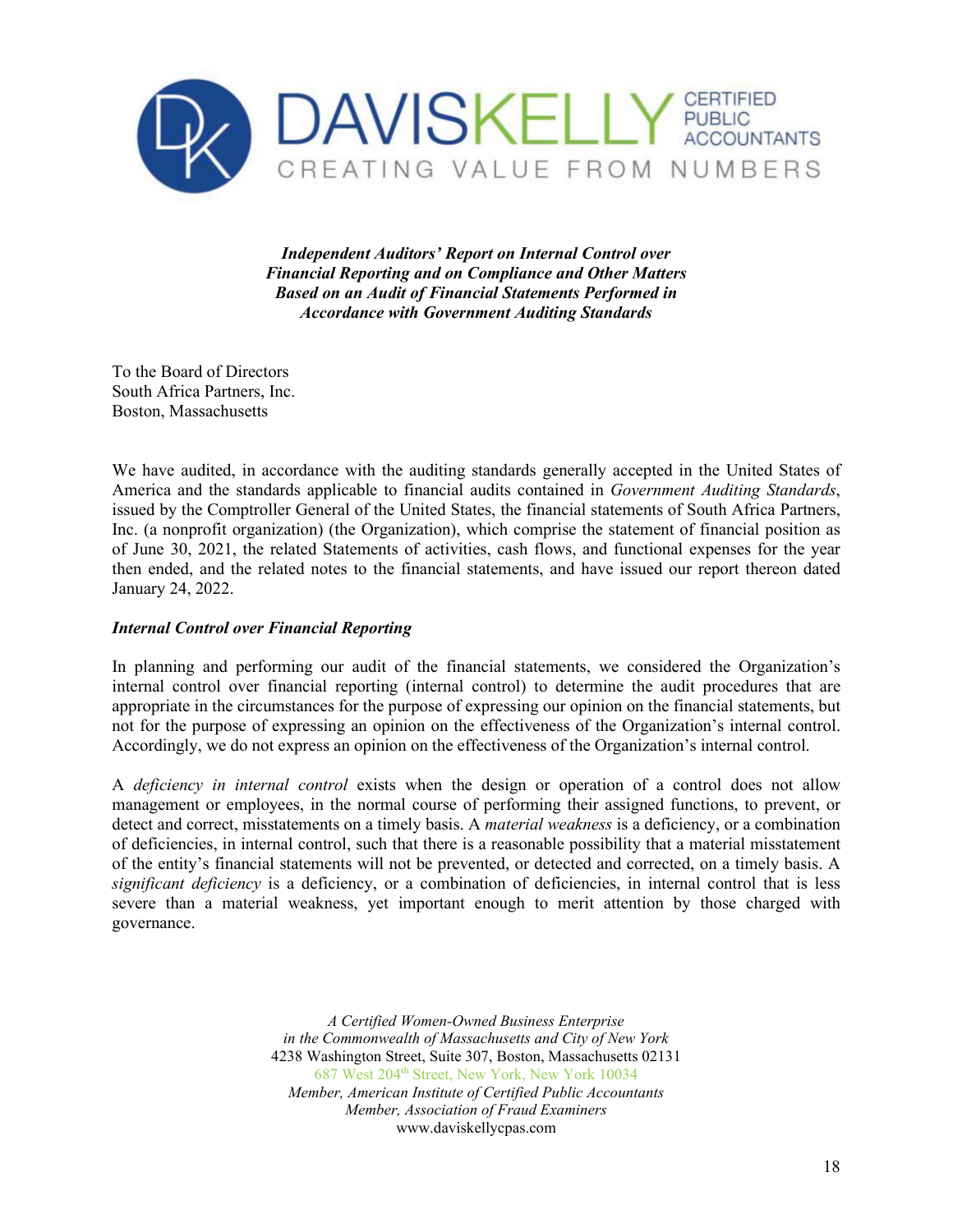Our consideration of internal control was for the limited purpose described in the first paragraph of this section and was not designed to identify all deficiencies in internal control that might be material weaknesses or significant deficiencies. Given these limitations, during our audit, we did not identify any deficiencies in internal control that we consider to be material weaknesses. However, material weaknesses may exist that have not been identified.

### *Compliance and Other Matters*

As part of obtaining reasonable assurance about whether the Organization's financial statements are free from material misstatement, we performed tests of its compliance with certain provisions of laws, regulations, contracts, and grant agreements, noncompliance with which could have a direct and material effect on the determination of financial statement amounts. However, providing an opinion on compliance with those provisions was not an objective of our audit, and accordingly, we do not express such an opinion. The results of our tests disclosed no instances of noncompliance or other matters that are required to be reported under *Government Auditing Standards*.

### *Purpose of this Report*

The purpose of this report is solely to describe the scope of our testing of internal control and compliance and the results of that testing, and not to provide an opinion on the effectiveness of the Organization's internal control or on compliance. This report is an integral part of an audit performed in accordance with *Government Auditing Standards* in considering the Organization's internal control and compliance. Accordingly, this communication is not suitable for any other purpose.

DavisKelly LLC

Boston, Massachusetts January 24, 2022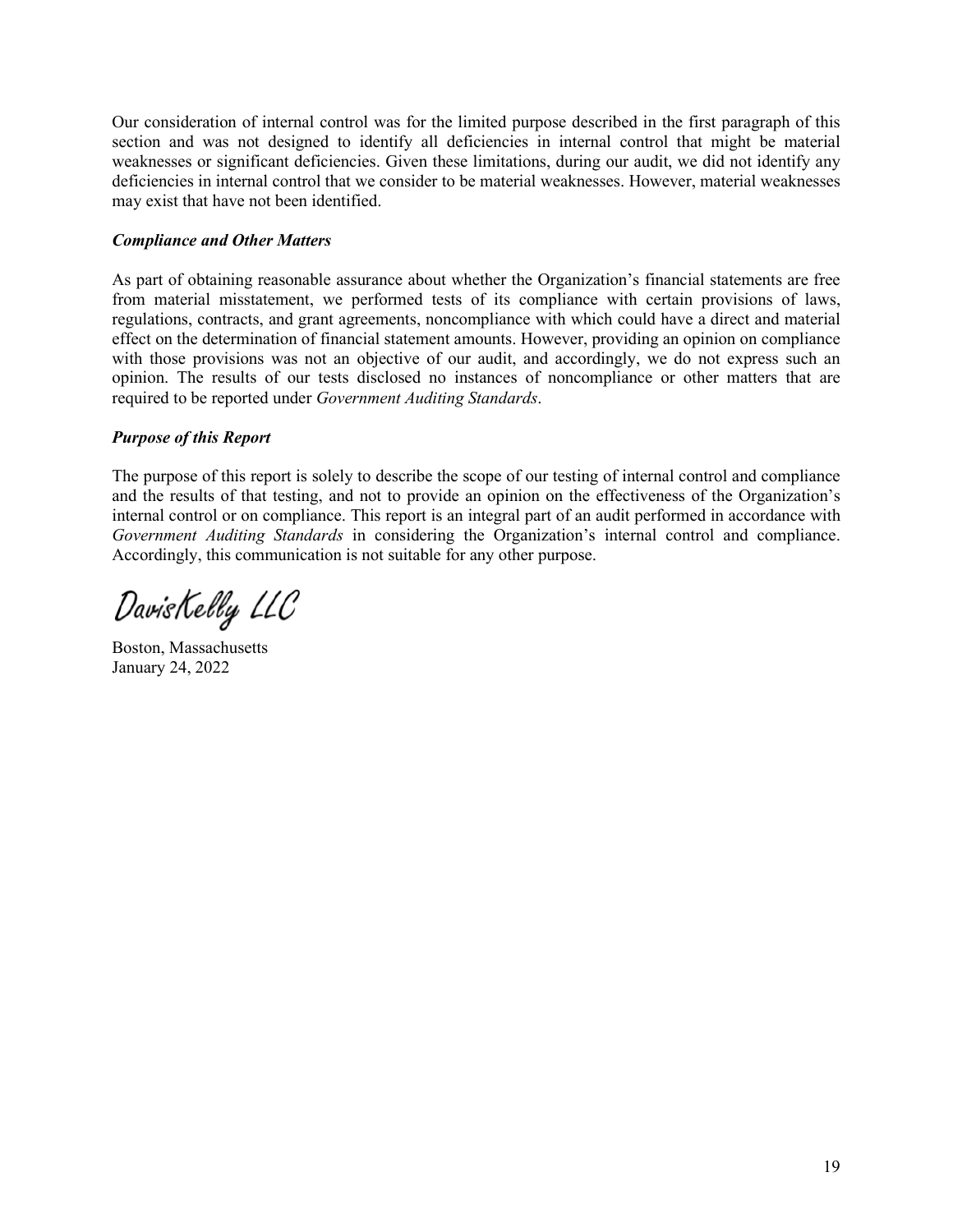

*Independent Auditors' Report on Compliance for Each Major Federal Program and on Internal Control over Compliance Required by the Uniform Guidance* 

To the Board of Directors South Africa Partners, Inc. Boston, Massachusetts

#### *Report on Compliance for Each Major Federal Program*

We have audited South Africa Partners, Inc.'s (the Organization) compliance with the types of compliance requirements described in the Office of Management and Budget Compliance Supplement that could have a direct and material effect on each of the Organization's major federal programs for the year ended June 30, 2021. The Organization's major federal programs are identified in the summary of auditors' results section of the accompanying Schedule of Findings and Questioned Costs.

#### *Management's Responsibility*

Management is responsible for compliance with the requirements of laws, regulations, contracts, and grants applicable to its federal programs.

#### *Auditors' Responsibility*

Our responsibility is to express an opinion on compliance for each of the Organization's major federal programs based on our audit of the types of compliance requirements referred to above. We conducted our audit of compliance in accordance with auditing standards generally accepted in the United States of America; the standards applicable to financial audits contained in *Government Auditing Standards*, issued by the Comptroller General of the United States; and the audit requirements of Title 2 U.S. Code of Federal Regulations Part 200, *Uniform Administrative Requirements, Cost Principles, and Audit Requirements for Federal Awards* (Uniform Guidance). Those standards and the Uniform Guidance require that we plan and perform the audit to obtain reasonable assurance about whether noncompliance with the types of compliance requirements referred to above that could have a direct and material effect on a major federal program occurred. An audit includes examining, on a test basis, evidence about the Organization's compliance with those requirements and performing such other procedures as we considered necessary in the circumstances.

> *A Certified Women-Owned Business Enterprise in the Commonwealth of Massachusetts and City of New York* 4238 Washington Street, Suite 307, Boston, Massachusetts 02131 687 West 204th Street, New York, New York 10034 *Member, American Institute of Certified Public Accountants Member, Association of Fraud Examiners*  www.daviskellycpas.com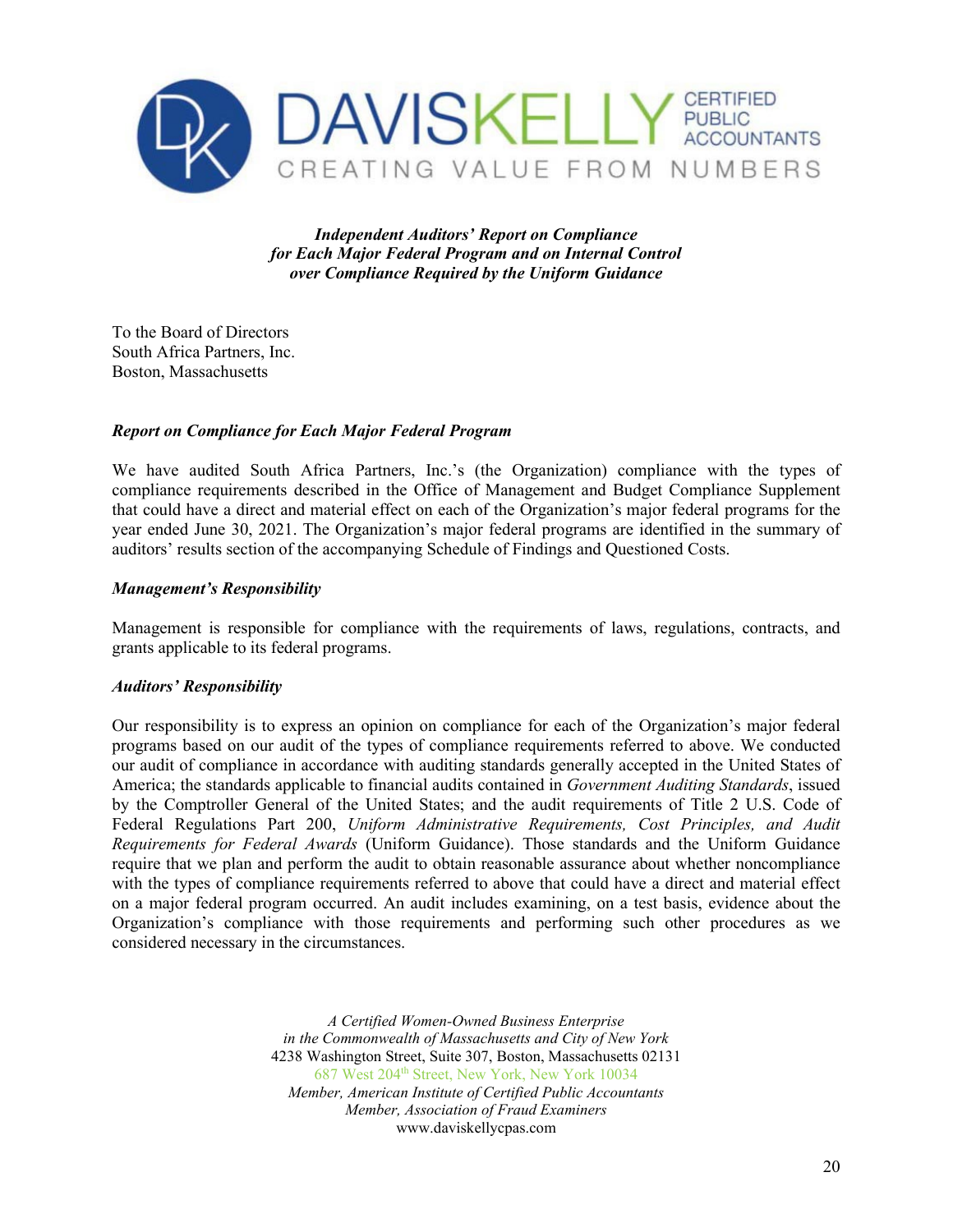We believe that our audit provides a reasonable basis for our opinion on compliance for each major federal program. However, our audit does not provide a legal determination of the Organization's compliance.

#### *Opinion on Each Major Federal Program*

In our opinion, the Organization complied, in all material respects, with the types of compliance requirements referred to above that could have a direct and material effect on each of its major federal programs for the year ended June 30, 2021.

#### *Report on Internal Control over Compliance*

Management of the Organization is responsible for establishing and maintaining effective internal control over compliance with the types of compliance requirements referred to above. In planning and performing our audit of compliance, we considered the Organization's internal control over compliance with the types of requirements that could have a direct and material effect on each major federal program to determine the auditing procedures that are appropriate in the circumstances for the purpose of expressing an opinion on compliance for each major federal program and to test and report on internal control over compliance in accordance with the Uniform Guidance, but not for the purpose of expressing an opinion on the effectiveness of internal control over compliance. Accordingly, we do not express an opinion on the effectiveness of the Organization's internal control over compliance.

A *deficiency in internal control over compliance* exists when the design or operation of a control over compliance does not allow management or employees, in the normal course of performing their assigned functions, to prevent, or detect and correct, noncompliance with a type of compliance requirement of a federal program on a timely basis. A *material weakness in internal control over compliance* is a deficiency, or a combination of deficiencies, in internal control over compliance, such that there is a reasonable possibility that material noncompliance with a type of compliance requirement of a federal program will not be prevented, or detected and corrected, on a timely basis. A *significant deficiency in internal control over compliance* is a deficiency, or a combination of deficiencies, in internal control over compliance with a type of compliance requirement of a federal program that is less severe than a material weakness in internal control over compliance, yet important enough to merit attention by those charged with governance.

Our consideration of internal control over compliance was for the limited purpose described in the first paragraph of this section and was not designed to identify all deficiencies in internal control over compliance that might be material weaknesses or significant deficiencies. We did not identify any deficiencies in internal control over compliance that we consider to be material weaknesses. However, material weaknesses may exist that have not been identified.

#### *Purpose of this Report*

The purpose of this report on internal control over compliance is solely to describe the scope of our testing of internal control over compliance and the results of that testing based on the requirements of the Uniform Guidance. Accordingly, this report is not suitable for any other purpose.

DavisKelly LLC

Boston, Massachusetts January 24, 2022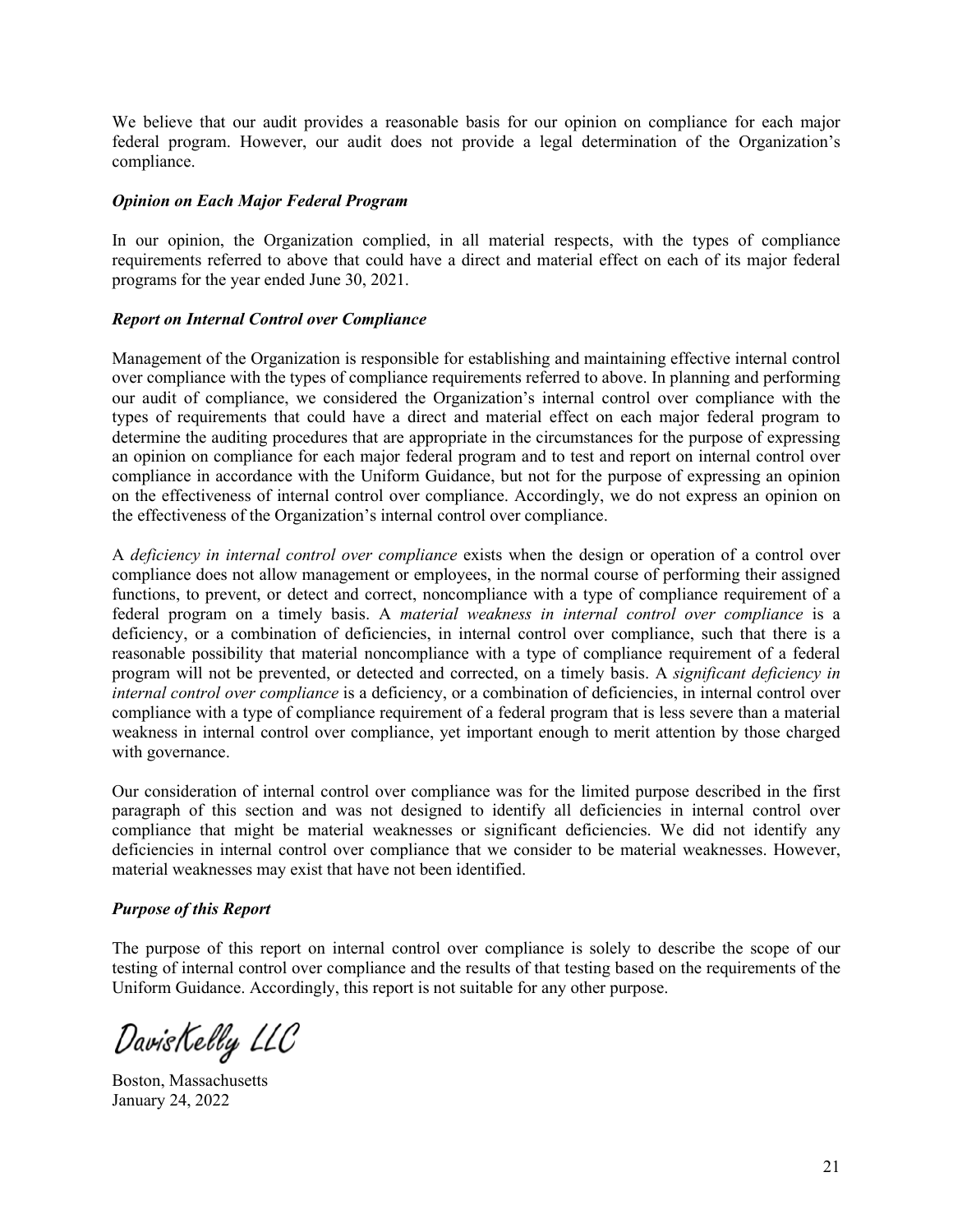## *Schedule of Findings and Questioned Costs*

## *For the Year Ended June 30, 2021*

## *Summary of Auditors' Results*

### *Financial Statements*

| Type of auditors' report issued:                                                                              |                     |          |                  | Unmodified          |
|---------------------------------------------------------------------------------------------------------------|---------------------|----------|------------------|---------------------|
| Internal control over financial reporting:                                                                    |                     |          |                  |                     |
| Material weakness(es) identified?                                                                             |                     | Yes      | X                | N <sub>0</sub>      |
| Significant deficiency(ies) identified that are not<br>considered to be material weakness(es)?                |                     | Yes      | X                | None reported       |
| Noncompliance material to financial statements noted?                                                         |                     | Yes      | X                | No                  |
| <b>Federal Awards</b>                                                                                         |                     |          |                  |                     |
| Internal control over major programs:                                                                         |                     |          |                  |                     |
| Material weakness(es) identified?                                                                             |                     | Yes      | X                | No                  |
| Significant deficiency(ies) identified that are not<br>considered to be material weakness(es)?                |                     | Yes      | X                | None reported       |
| Type of auditors' report issued on compliance for major<br>programs:                                          |                     |          |                  | Unmodified          |
| Any audit findings that are required to be disclosed in<br>accordance with 2 CFR Section 200.516(a)?          |                     | Yes      | X                | N <sub>0</sub>      |
| Identification of major programs:                                                                             |                     |          |                  |                     |
| <b>Name of Federal Program or Cluster</b>                                                                     | <b>Contract No.</b> |          | <b>AL</b> Number | <b>Expenditures</b> |
| <b>U.S. Department of Health and Human</b><br><b>Services - Centers for Disease Control</b><br>and Prevention |                     |          |                  |                     |
| Global AIDS                                                                                                   | 19NU2GGH002190      |          | 93.067           | \$1,463,177         |
| Dollar threshold used to distinguish between Type A and<br>Type B programs:                                   |                     |          |                  | \$750,000           |
| Auditee qualified as low-risk auditee?                                                                        |                     | Yes<br>X |                  | No                  |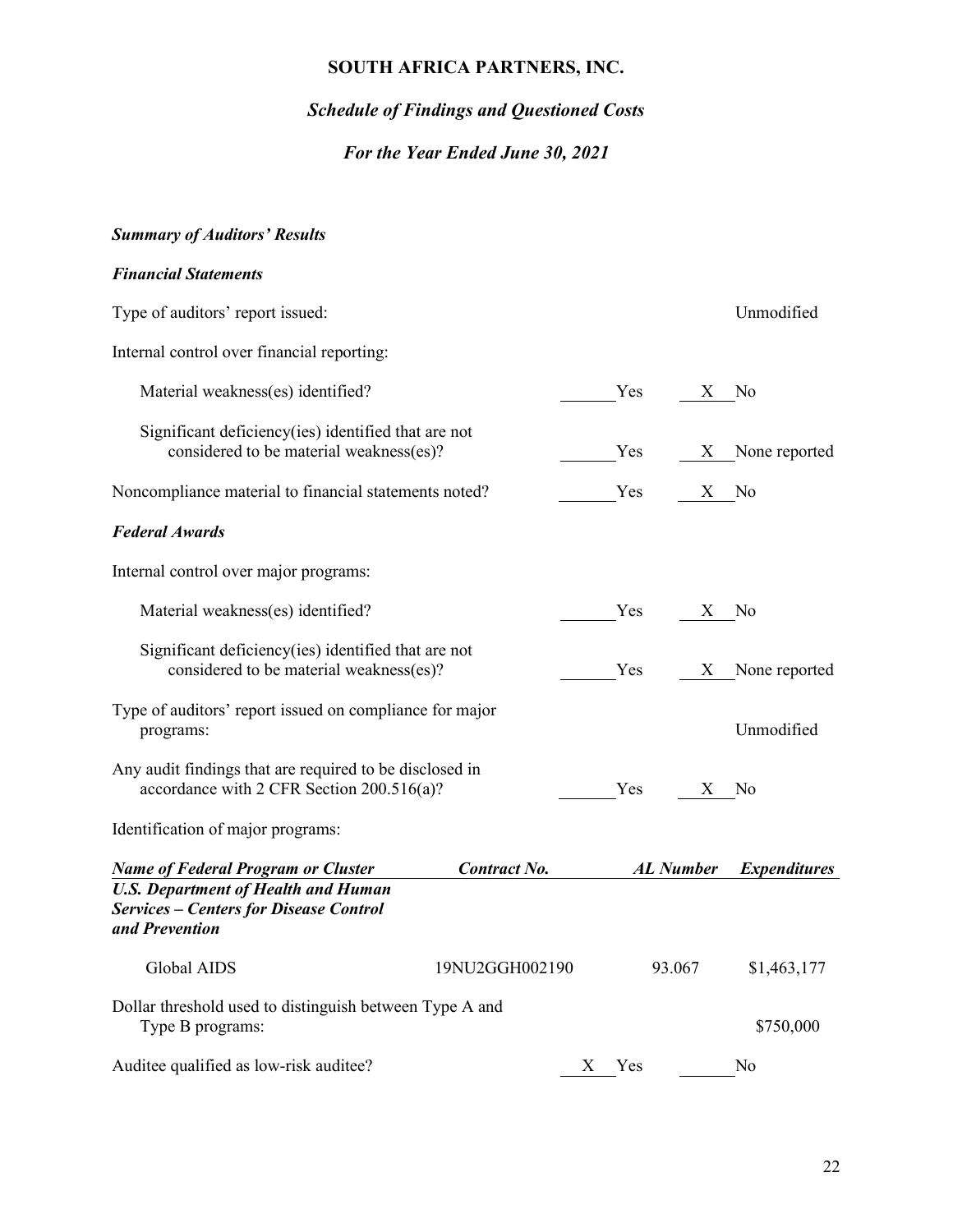## *Schedule of Findings and Questioned Costs*

### *For the Year Ended June 30, 2021*

### *Findings – Financial Statement Audit*

No findings were noted for the year ended June 30, 2021.

#### *Findings and Questioned Costs – Major Federal Award Programs Audit*

No findings were noted for the year ended June 30, 2021.

### *Summarized Schedule of Prior Year Findings*

#### *Findings – Financial Statement Audit*

No findings were noted for the year ended June 30, 2020.

## *Findings and Questioned Costs – Major Federal Award Programs Audit*

No findings were noted for the year ended June 30, 2020.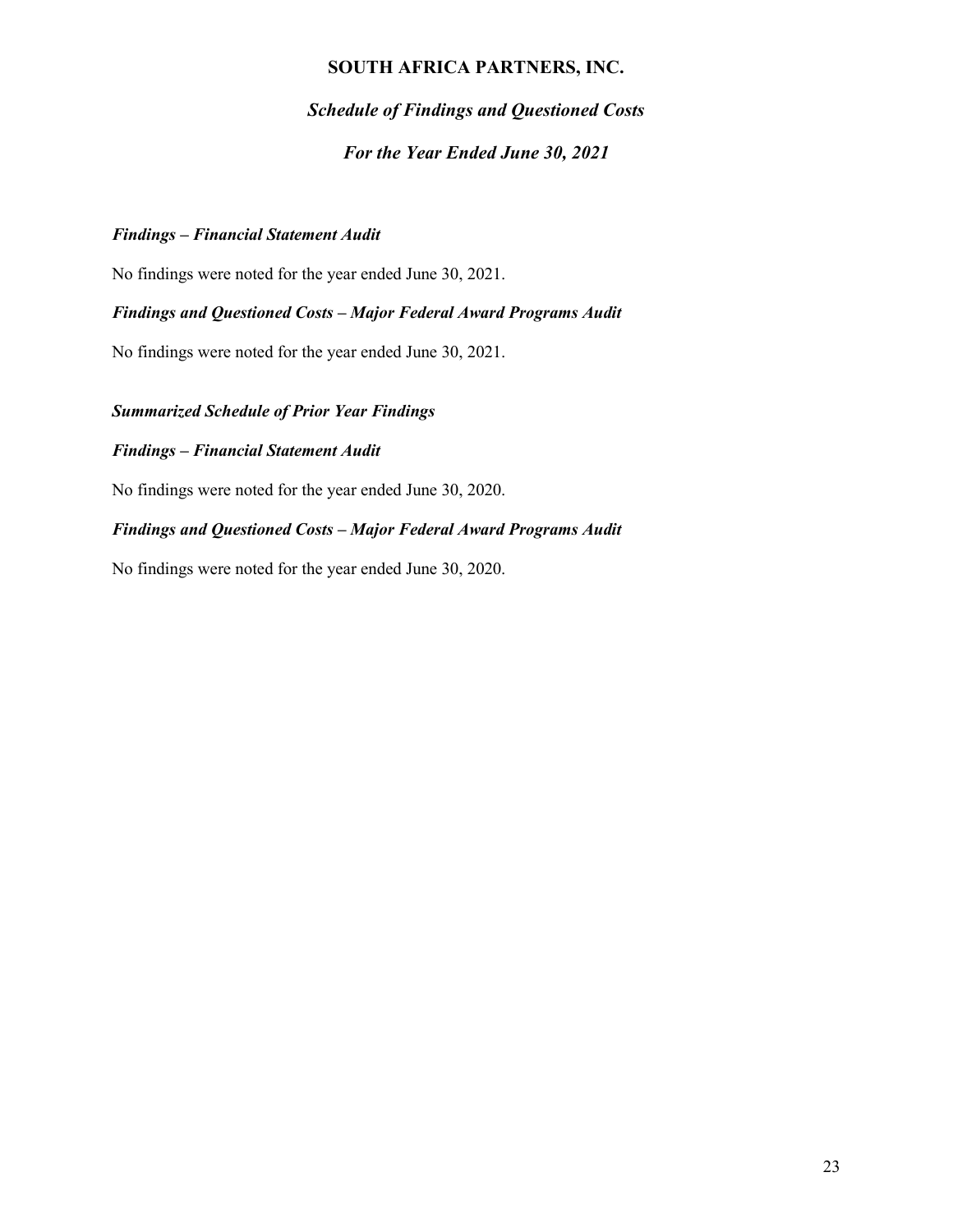## *Schedule of Expenditures of Federal Awards*

## *For the Year Ended June 30, 2021*

|                                                                            | Grant          | AL            | <b>Federal</b>      |
|----------------------------------------------------------------------------|----------------|---------------|---------------------|
| <b>Grantor/Pass-Through Agency</b>                                         | <b>Number</b>  | <b>Number</b> | <b>Expenditures</b> |
| <b>United States Department of Health and Human Services</b>               |                |               |                     |
| <b>Centers for Disease Control and Prevention</b>                          |                |               |                     |
| Strengthening combination prevention and testing services among inmates to |                |               |                     |
| reduce HIV infections and reduce morbidity and mortality in the Republic   |                |               |                     |
| of South Africa under PEPFAR                                               | 19NU2GGH002190 | 93.067*       | 1,463,177           |
| <b>Total United States Department of Health and Human Services</b>         |                |               |                     |
| <b>Centers for Disease Control and Prevention</b>                          |                |               | .463.1              |

\* Major Program